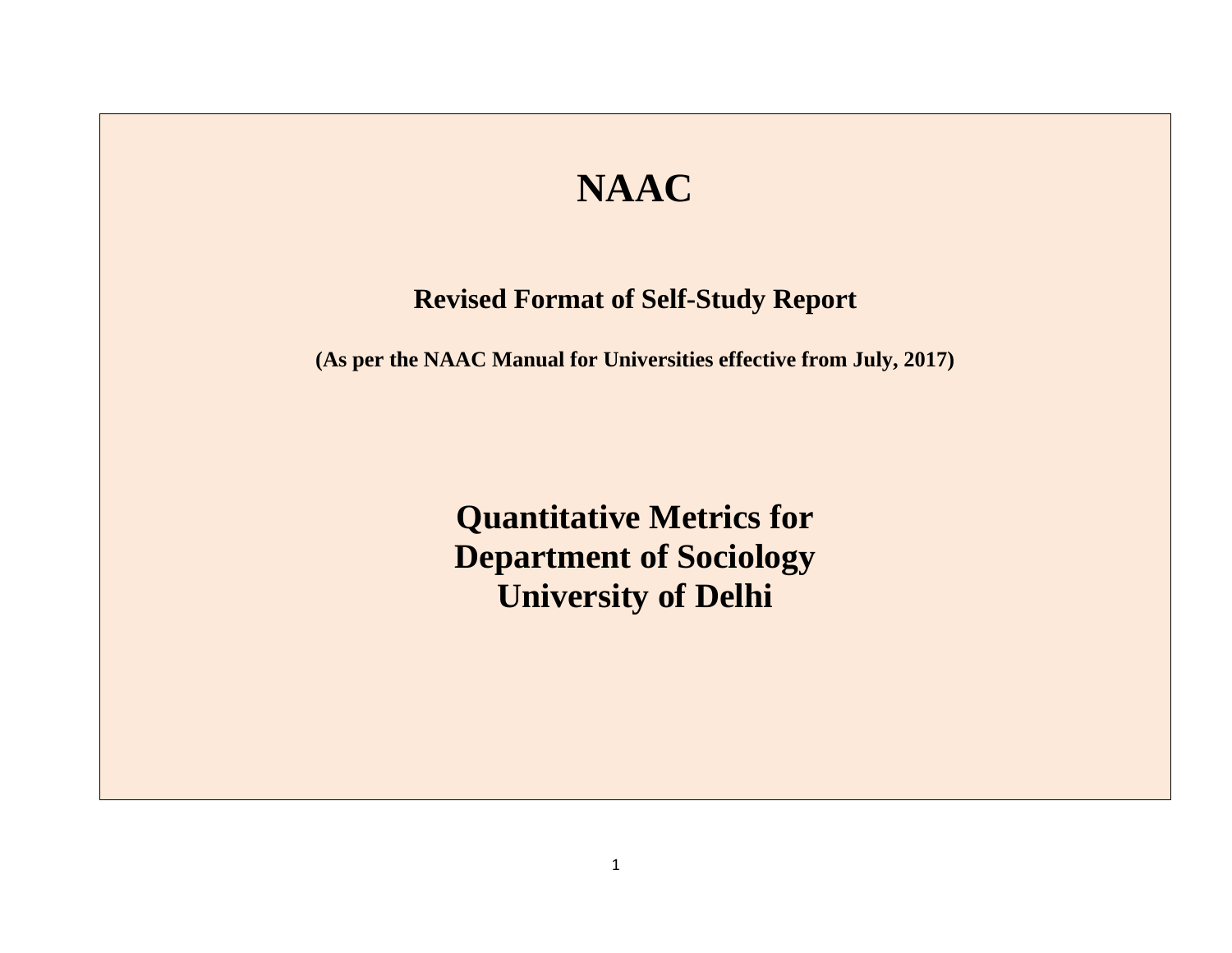|                                           |                                                                                                     | <b>CRITERION I - CURRICULAR ASPECTS</b>                        |                                                                                                                                                                                                                                             |                                   |         |         |         |  |  |
|-------------------------------------------|-----------------------------------------------------------------------------------------------------|----------------------------------------------------------------|---------------------------------------------------------------------------------------------------------------------------------------------------------------------------------------------------------------------------------------------|-----------------------------------|---------|---------|---------|--|--|
|                                           |                                                                                                     | Key Indicator - 1.1 Curriculum Design and Development          |                                                                                                                                                                                                                                             |                                   |         |         |         |  |  |
| <b>Metric</b><br>No.                      | <b>Description</b><br>(as per NAAC Manual,                                                          | <b>Data Requirement from</b><br><b>Department</b>              |                                                                                                                                                                                                                                             | Academic Years 2012-13 to 2016-17 |         |         |         |  |  |
| (as per<br><b>NAAC</b><br><b>Manual</b> ) | July 2017, for Reference<br>purposes)                                                               | (For Academic years 2012-13<br>to 2016-17)                     | 2012-13<br>2013-14<br>2014-15<br>2015-16<br>2016-17                                                                                                                                                                                         |                                   |         |         |         |  |  |
| 1.1.2                                     | <b>Percentage of</b><br>programmes where<br>syllabus revision has                                   | No. of courses/ programmes<br>revised in last 5 years          | 6<br>2015-16 - SOC 215, SOC 217, SOC 221<br>2016-17 - SOC 105, SOC 212, SOC 223<br>2015-16 - Sociology of Education, Population and society, Agrarian Sociology<br>2016-17 - Political Sociology, Sociology of Symbolism, Medical Sociology |                                   |         |         |         |  |  |
|                                           | taken place in last 5<br>years.<br><b>Revised programme</b>                                         | <b>Course Code</b>                                             |                                                                                                                                                                                                                                             |                                   |         |         |         |  |  |
|                                           | /Total Programme<br>$*100$                                                                          | Course Title/<br>Programme Title                               |                                                                                                                                                                                                                                             |                                   |         |         |         |  |  |
|                                           |                                                                                                     | Total number of<br>courses/programmes offered<br>in Department |                                                                                                                                                                                                                                             |                                   | 24      |         |         |  |  |
| 1.1.3                                     | <b>Courses having focus on</b><br>employability/                                                    |                                                                | 2012-13                                                                                                                                                                                                                                     | 2013-14                           | 2014-15 | 2015-16 | 2016-17 |  |  |
|                                           | entrepreneurship/skill<br>development.<br>Name of the course/<br>programme with major<br>activities | Name of the<br>course/programme                                | All the optional courses offered in M.A final as well as compulsory courses on<br>Research Methods focus on employability entrepreneurship and skill<br>development. Methods of Sociological Research SOC-209                               |                                   |         |         |         |  |  |
|                                           |                                                                                                     |                                                                | Supporting Document required: See appendix 1.1.3                                                                                                                                                                                            |                                   |         |         |         |  |  |
|                                           |                                                                                                     | <i><b>*Document Attached</b></i>                               | In case any such course is introduced in Dept. / Centre, please provide :<br>i) Programme/curricula/syllabus: See appendix : 1.1.3                                                                                                          |                                   |         |         |         |  |  |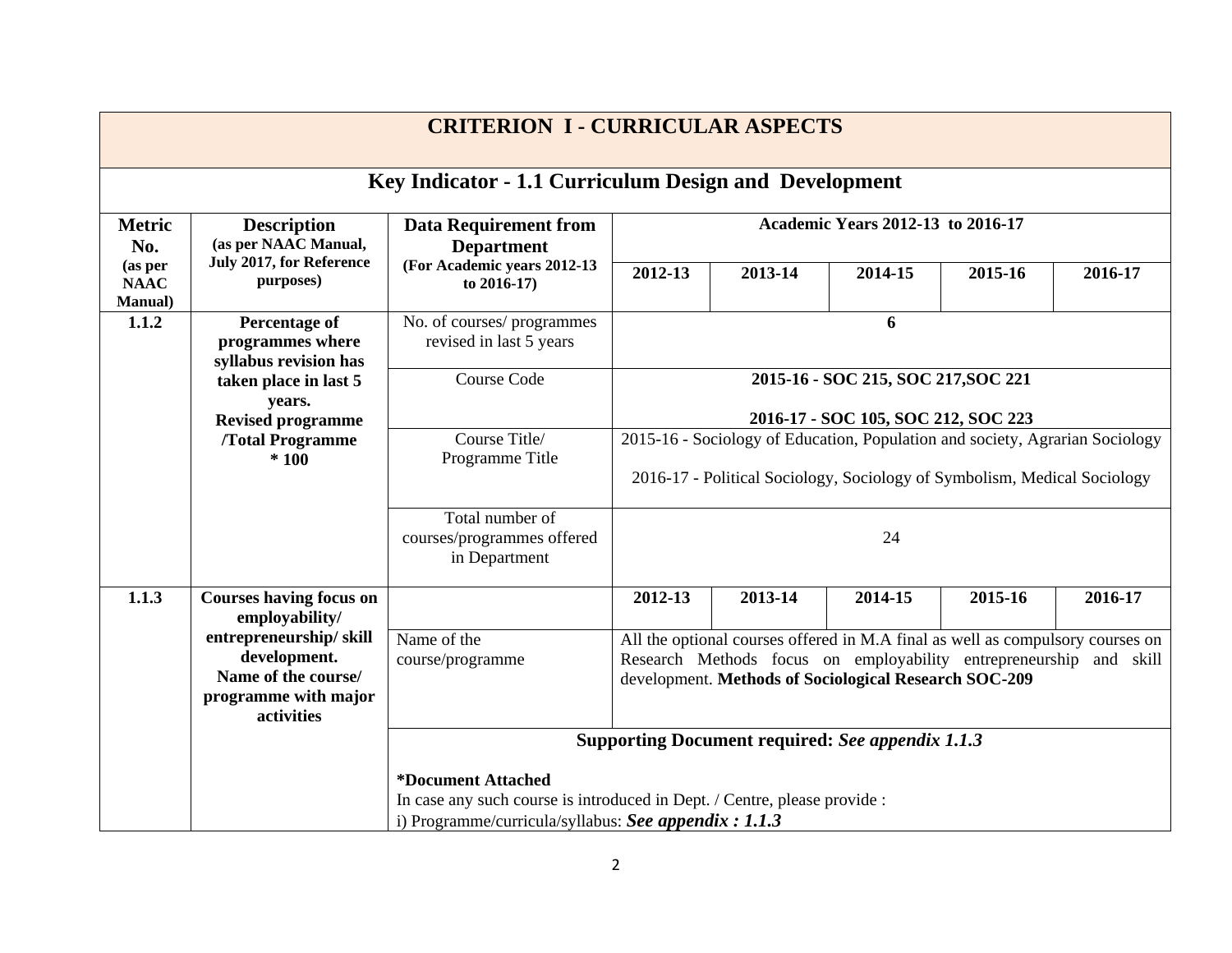|                                                                                                                           |                                                                            | ii) Minutes of the Committee of Courses<br>iii) Faculty minutes<br>iv) AC approval |                            |            |                                    |            |            |  |  |
|---------------------------------------------------------------------------------------------------------------------------|----------------------------------------------------------------------------|------------------------------------------------------------------------------------|----------------------------|------------|------------------------------------|------------|------------|--|--|
|                                                                                                                           |                                                                            | Key Indicator - 1.2 Academic Flexibility                                           |                            |            |                                    |            |            |  |  |
| 1.2.1                                                                                                                     | <b>New courses</b><br>introduced during                                    | Number of new courses                                                              | <b>Society and Ecology</b> |            |                                    |            |            |  |  |
|                                                                                                                           | last five years                                                            | Total number of courses offered                                                    | 24                         |            |                                    |            |            |  |  |
| Supporting Document required: See appendix 1.2.1<br>Name of new courses : Society and Ecology<br>Name of programmes : M.A |                                                                            |                                                                                    |                            |            |                                    |            |            |  |  |
|                                                                                                                           |                                                                            | Key Indicator- 1.3 Curriculum Enrichment                                           |                            |            |                                    |            |            |  |  |
| 1.3.2                                                                                                                     | <b>Number of value</b><br>added courses<br>imparting<br>transferrable life | No. of courses in last 5 years with<br>30 or more contact hours                    |                            |            | 23 Courses                         |            |            |  |  |
|                                                                                                                           | skills in last 5 years                                                     | Course Code and Title                                                              |                            |            | SOC 211 (Sociology of Development) |            |            |  |  |
|                                                                                                                           |                                                                            |                                                                                    | 2012-13                    | 2013-14    | 2014-15                            | 2015-16    | 2016-17    |  |  |
|                                                                                                                           |                                                                            |                                                                                    | Once                       | Once       | Once                               | Once       | Once       |  |  |
|                                                                                                                           |                                                                            | No. of times offered during the<br>same year                                       |                            |            |                                    |            |            |  |  |
|                                                                                                                           |                                                                            | Total no. of students<br>Completing the course in the year                         | 63                         | 53         | 53                                 | 56         | 56         |  |  |
| 1.3.4                                                                                                                     | <b>Number of students</b>                                                  | No. of students undertaking field                                                  | 2012-13                    | 2013-14    | 2014-15                            | 2015-16    | 2016-17    |  |  |
|                                                                                                                           | undertaking field<br>projects/internships                                  | programmes/internship                                                              | <b>ALL</b>                 | <b>ALL</b> | <b>ALL</b>                         | <b>ALL</b> | <b>ALL</b> |  |  |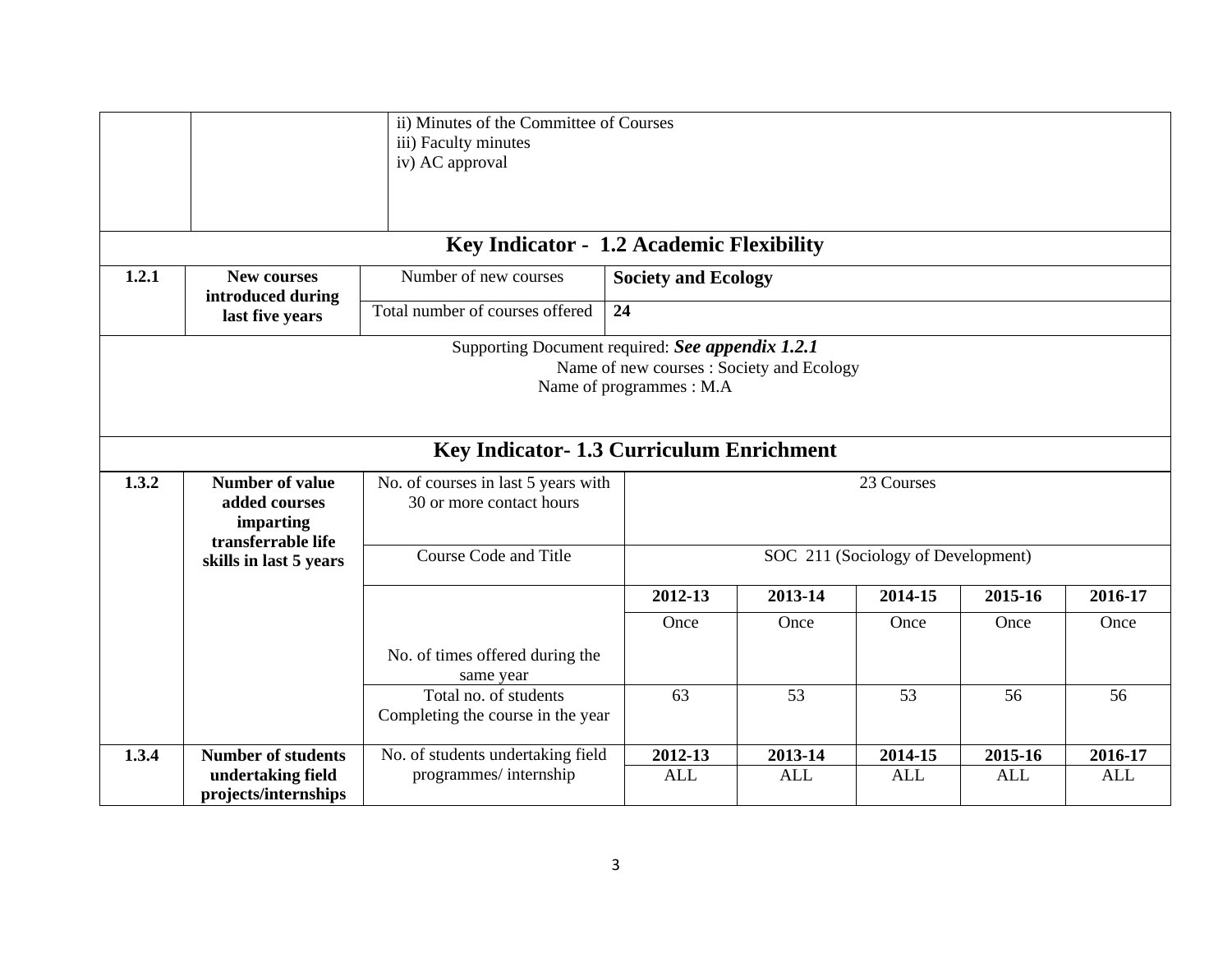|                                                                   |                                                                                                                                                                                                                                                 |                                                                                                                                                                                  |                                                                                                                                                                                                                                                                                          | Names of the programme                         |                                         |                                         |                                         |  |  |  |
|-------------------------------------------------------------------|-------------------------------------------------------------------------------------------------------------------------------------------------------------------------------------------------------------------------------------------------|----------------------------------------------------------------------------------------------------------------------------------------------------------------------------------|------------------------------------------------------------------------------------------------------------------------------------------------------------------------------------------------------------------------------------------------------------------------------------------|------------------------------------------------|-----------------------------------------|-----------------------------------------|-----------------------------------------|--|--|--|
|                                                                   |                                                                                                                                                                                                                                                 | In Method of Sociological Research Course $(SOC - 209)$ all students are required to complete a field based                                                                      |                                                                                                                                                                                                                                                                                          | project.                                       |                                         |                                         |                                         |  |  |  |
|                                                                   |                                                                                                                                                                                                                                                 | <b>Key Indicator 1.4 Feedback system</b>                                                                                                                                         |                                                                                                                                                                                                                                                                                          |                                                |                                         |                                         |                                         |  |  |  |
| 1.4.1                                                             | <b>Structured feedback</b><br>from $1)$ student, $2)$<br>Teachers, 3)<br><b>Employers, 4)</b><br>Alumni, 5) Parents<br>A. any 4 of the above<br>B. any 3 of the above<br>C. any 2 of the above<br>D. any 1 of the above<br>E. None of the above |                                                                                                                                                                                  | Choose any one of the given options and respond accordingly with result. In case of choosing any option between<br>A and D, give supporting documentary evidence i.e. filled feedback form from any of the stake holders as an<br>example<br>D. any 1 of the above<br>See appendix 1.4.1 |                                                |                                         |                                         |                                         |  |  |  |
|                                                                   | <b>Criterion II - Teaching - Learning and Evaluation</b>                                                                                                                                                                                        |                                                                                                                                                                                  |                                                                                                                                                                                                                                                                                          |                                                |                                         |                                         |                                         |  |  |  |
|                                                                   |                                                                                                                                                                                                                                                 | Key Indicator - 2.1 Student Enrolment and Profile                                                                                                                                |                                                                                                                                                                                                                                                                                          |                                                |                                         |                                         |                                         |  |  |  |
| <b>Metric</b><br>No.<br>(as per<br><b>NAAC</b><br><b>Manual</b> ) | <b>Description</b><br>(as per NAAC Manual,<br>July 2017, for Reference<br>purposes)                                                                                                                                                             | <b>Data Requirement from</b><br><b>Department</b><br>(For Academic years 2012-13 to<br>$2016 - 17$                                                                               | 2012-13                                                                                                                                                                                                                                                                                  | 2013-14                                        | 2014-15                                 | 2015-16                                 | 2016-17                                 |  |  |  |
| 2.1.1                                                             | Average percentage<br>of students from<br>other States and<br><b>Countries</b>                                                                                                                                                                  | Number of students enrolled<br>from other states and countries.<br>(Data to be given on the basis of<br>permanent address mentioned by<br>the student in the admission<br>form). | $MA - 06$<br>$MPhil - 10$<br>$Ph.D - 01$                                                                                                                                                                                                                                                 | $M.A - 06$<br><b>MPhil - 07</b><br>$Ph.D - 03$ | $M.A - 06$<br>MPhil - 12<br>$Ph.D - 03$ | $M.A - 11$<br>MPhil - 05<br>$Ph.D - 01$ | $M.A - 09$<br>MPhil - 02<br>$Ph.D - 07$ |  |  |  |
|                                                                   | during the last five<br>years                                                                                                                                                                                                                   | Total number of students<br>enrolled in Dept./Centre<br>(Number of student admitted<br>in that year)                                                                             | $M.A - 96$<br>MPhil - 27<br>$Ph.D - 11$                                                                                                                                                                                                                                                  | $MA-83$<br>MPhil - 27<br>$Ph.D - 06$           | $MA - 90$<br>MPhil - 26<br>$Ph.D - 06$  | M.A - 93<br>MPhil - 26<br>Ph.D - $14$   | M.A - 94<br>MPhil - 24<br>$Ph.D - 11$   |  |  |  |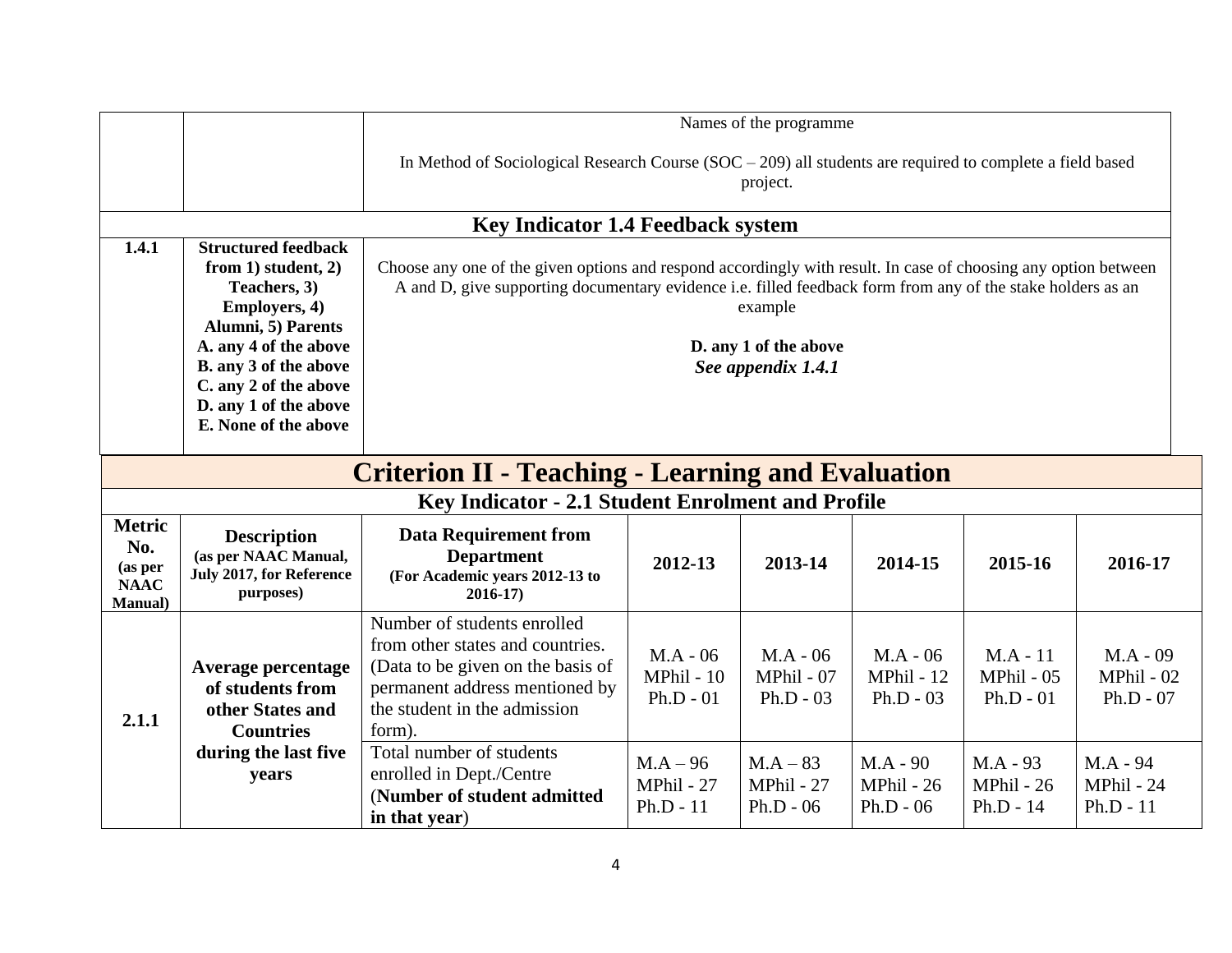|                                                                   | <b>Demand Ratio</b>                                                                                 | Number of seats available in all<br>the programs                                                                          | $MA - 86$<br>MPhil - 25<br>$Ph.D - NA$                  | $MA - 86$<br>$MPhil - 25$<br>$Ph.D - NA$     |                                                  | $MA - 86$                                   | MPhil - 25<br>$Ph.D - NA$                                 |                                                            | $MA - 86$<br>MPhil - 25<br>$Ph.D - NA$      | $MA - 86$<br>MPhil - 25<br>$Ph.D - NA$                  |
|-------------------------------------------------------------------|-----------------------------------------------------------------------------------------------------|---------------------------------------------------------------------------------------------------------------------------|---------------------------------------------------------|----------------------------------------------|--------------------------------------------------|---------------------------------------------|-----------------------------------------------------------|------------------------------------------------------------|---------------------------------------------|---------------------------------------------------------|
| 2.1.2                                                             | (Average of last five<br>years)                                                                     | Total number of eligible<br>applications received                                                                         | M.A - 943<br><b>MPhil - 195</b><br>Ph.D -NA             | $MA - 672$<br><b>MPhil - 193</b><br>Ph.D -NA |                                                  | M.A - 1272<br><b>MPhil - 147</b><br>Ph.D-NA |                                                           |                                                            | M.A - 1213<br><b>MPhil - 186</b><br>Ph.D-NA | $M.A - 1012$<br><b>MPhil - 245</b><br>Ph.D -134         |
| 2.1.3                                                             | Average percentage<br>of seats filled<br>against seats<br>reserved for various<br>categories as per | Number of students admitted<br>from the reserved category (data<br>to be given only for SC, ST, OBC<br>students           | $MA -$<br>13,06,24<br>MPhil-<br>04,02,07<br>$Ph.D - NA$ | $MA -$                                       | 11,08,23<br>$MPhil -$<br>04,01,07<br>$Ph.D - NA$ |                                             | $MA -$<br>10,6,14<br>$MPhil -$<br>04,02,04<br>$Ph.D - NA$ | $MA -$<br>04,02,04<br>$MPhil -$<br>05,02,07<br>$Ph.D - NA$ |                                             | $MA -$<br>14,06,24<br>MPhil-<br>04,02,07<br>$Ph.D - NA$ |
|                                                                   | applicable<br>reservation policy<br>during the last five<br>years                                   | Total number of seats earmarked<br>for reserved category (seats for<br>SC.ST, OBC) as per GOI or State<br>Government rule | $MA -$<br>12,6,24<br>MPhil-<br>04,02,07<br>Ph.D - NA    | $MA -$                                       | 12,6,24<br>$MPhil -$<br>04,02,07<br>Ph.D - NA    |                                             | $MA -$<br>12,6,24<br>$MPhil -$<br>04,02,07<br>Ph.D - NA   | $MA -$                                                     | 12,6,24<br>MPhil-<br>04,02,07<br>Ph.D - NA  | $MA - 12, 6, 24$<br>MPhil-<br>04,02,07<br>$Ph.D - NA$   |
|                                                                   |                                                                                                     | Key Indicator - 2.2 Catering to Student Diversity                                                                         |                                                         |                                              |                                                  |                                             |                                                           |                                                            |                                             |                                                         |
| <b>Metric</b><br>No.<br>(as per<br><b>NAAC</b><br><b>Manual</b> ) | <b>Description</b><br>(as per NAAC Manual,<br>July 2017, for Reference<br>purposes)                 | <b>Data Requirement from Department</b><br>(For Academic years 2012-13 to 2016-17)                                        |                                                         | 2012-13                                      | 2013-14                                          |                                             | 2014-15                                                   |                                                            | 2015-16                                     | 2016-17                                                 |
| 2.2.2                                                             | <b>Student -Teacher</b><br>ratio (Data                                                              | Total number of students enrolled in the<br>institution (Year wise)                                                       |                                                         | 261                                          | 241                                              |                                             | 262                                                       |                                                            | 286                                         | 261                                                     |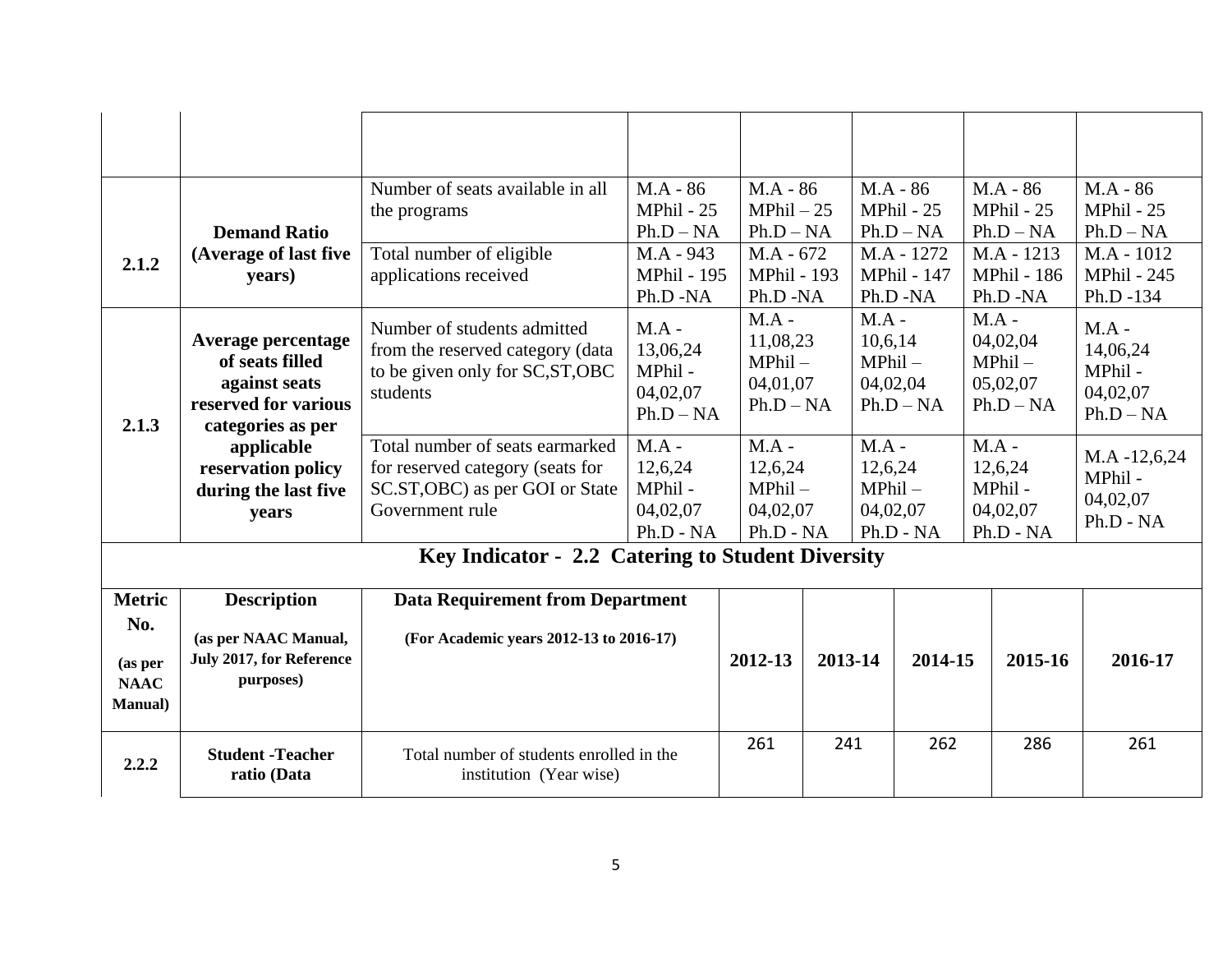|       | <b>Requirement for last</b><br>five years (year wise)                                                | Total number of Permanent teachers in the<br>institution (Year wise)            | 18                                                                      | 17                                                                      | 18                                                                      | 18                                                            | 17                                                 |
|-------|------------------------------------------------------------------------------------------------------|---------------------------------------------------------------------------------|-------------------------------------------------------------------------|-------------------------------------------------------------------------|-------------------------------------------------------------------------|---------------------------------------------------------------|----------------------------------------------------|
|       |                                                                                                      | Total number of Adhoc teachers in the institution<br>(Year wise)                | $\overline{2}$                                                          | 3                                                                       | 3                                                                       | $\overline{2}$                                                | $\overline{2}$                                     |
|       |                                                                                                      | Total number of differently-abled students on<br>roll in the Dept/ Centre       | 3                                                                       | 3                                                                       | 3                                                                       | 3                                                             | 3                                                  |
|       |                                                                                                      | Total number of students on roll in the Dept/<br>Centre                         | 261                                                                     | 241                                                                     | 262                                                                     | 286                                                           | 261                                                |
|       |                                                                                                      | <b>Key Indicator-2.3 Teaching-Learning Process</b>                              |                                                                         |                                                                         |                                                                         |                                                               |                                                    |
|       | Average percentage of                                                                                | Number of teachers using ICT (LMS, e-<br>resources)<br>In Dept./ Centre         | <b>ALL</b><br><b>LECTUR</b><br><b>ERS</b><br><b>USING</b><br><b>ICT</b> | <b>ALL</b><br><b>LECTUR</b><br><b>ERS</b><br><b>USING</b><br><b>ICT</b> | <b>ALL</b><br><b>LECTUR</b><br><b>ERS</b><br><b>USING</b><br><b>ICT</b> | <b>ALL</b><br><b>LECTURE</b><br><b>RS USING</b><br><b>ICT</b> | <b>ALL</b><br><b>LECTURERS</b><br><b>USING ICT</b> |
| 2.3.2 | teachers using ICT for<br>effective teaching with<br><b>Learning Management</b><br>Systems (LMS), E- | Number of teachers on roll                                                      | 18                                                                      | 17                                                                      | 18                                                                      | 18                                                            | 17                                                 |
|       | learning resources etc.                                                                              | ICT tools and resources available (Yes/No)                                      |                                                                         |                                                                         | Yes                                                                     |                                                               |                                                    |
|       |                                                                                                      | Number of students assigned to mentor for<br>academic and stress related issues | 261                                                                     | 241                                                                     | 262                                                                     | 286                                                           | 261                                                |
| 2.3.3 | Ratio of mentor to<br>students for academic<br>and stress related                                    | Number of mentors assigned to address the<br>issues                             | 20                                                                      | 20                                                                      | 21                                                                      | 20                                                            | 20                                                 |
|       | issues                                                                                               | Ratio (Mentor:Mentee)                                                           | 1:9                                                                     | 1:9                                                                     | 1:9                                                                     | 1:9                                                           | 1:9                                                |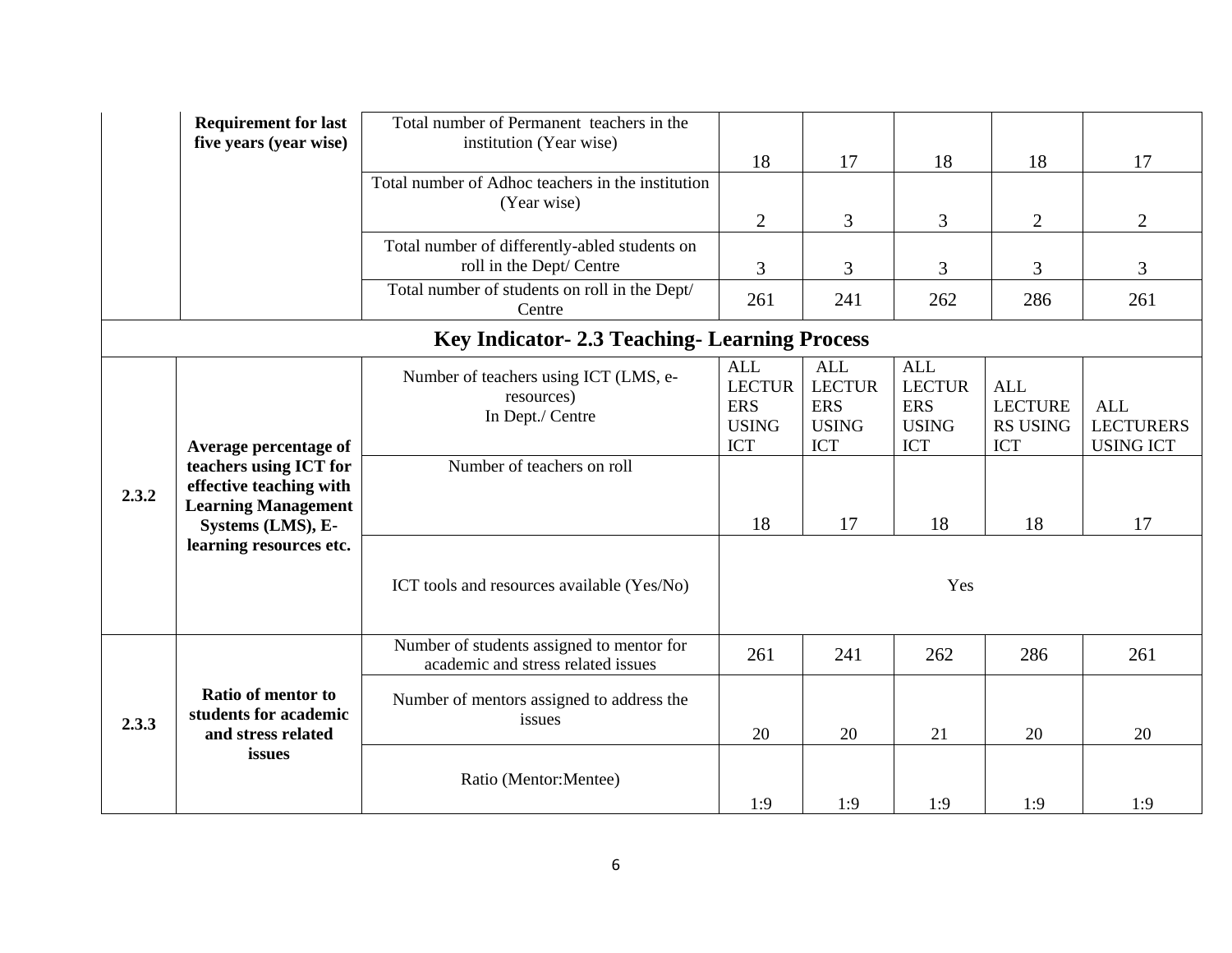|       |                                                                                                                                                                       | <b>Key Indicator-2.4 Teacher Profile and Quality</b>                                                                       |                                 |                                 |                                 |                                 |                              |
|-------|-----------------------------------------------------------------------------------------------------------------------------------------------------------------------|----------------------------------------------------------------------------------------------------------------------------|---------------------------------|---------------------------------|---------------------------------|---------------------------------|------------------------------|
|       | Average percentage of<br>teachers against                                                                                                                             | Number of teachers (Data Requirement for last<br>five years for permanent teachers)                                        | 18                              | 17                              | 18                              | 18                              | 17                           |
| 2.4.1 | sanctioned posts<br>during the last five<br>years                                                                                                                     | Number of sanctioned posts                                                                                                 | 27                              | 27                              | 27                              | 27                              | 27                           |
|       | Average percentage of<br>permanent teachers                                                                                                                           | Number of permanent teachers with PhD                                                                                      | 17                              | 16                              | 17                              | 17                              | 17                           |
| 2.4.2 | with Ph.D. during the<br>last five<br>years                                                                                                                           | Total number of permanent teachers                                                                                         | 18                              | 17                              | 18                              | 18                              | 17                           |
| 2.4.3 | <b>Average teaching</b><br>experience of<br>permanent teachers in<br>number of years                                                                                  | Average teaching experience of all permanent<br>teachers (give supporting document of names of<br>only permanent teachers) | 18.54                           | 19.63                           | 16.95                           | 17.95                           | 18.66                        |
|       | Average percentage of<br><b>Permanent teachers</b><br>who received awards,<br>recognition,<br>fellowships at State,                                                   | Number of Permanent teachers in Dept/Centre<br>receiving awards from State, National,<br>International level               | $\overline{2}$                  |                                 | 5                               | 5                               | $\mathbf{0}$                 |
| 2.4.4 | <b>National, International</b><br>level from<br>Government,<br>recognised bodies<br>during the last five<br>years (Data<br><b>Requirement for last</b><br>five years) | Total number of permanent teachers in Dept./<br>Centre                                                                     | 18                              | 17                              | 18                              | 18                              | 17                           |
| 2.4.5 | Average percentage of<br>permanent teachers                                                                                                                           | Number of permanent teachers from other states                                                                             | Regionaly<br>diverse<br>faculty | Regionaly<br>diverse<br>faculty | Regionaly<br>diverse<br>faculty | Regionaly<br>diverse<br>faculty | Regionaly<br>diverse faculty |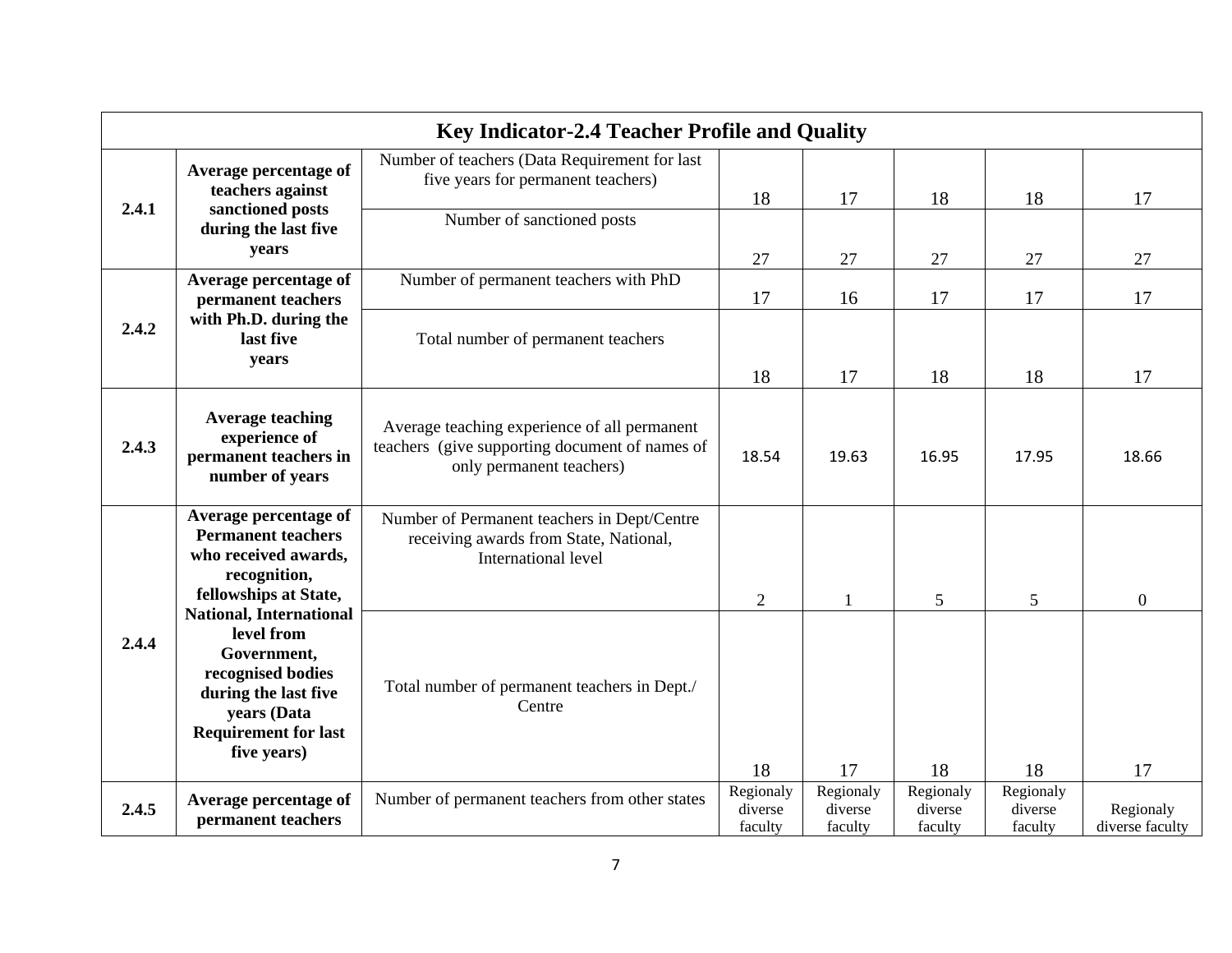|                                           | from other States<br>against                                                                          |                                                                                                                   |                |                                                            |         |                                                                   |         |
|-------------------------------------------|-------------------------------------------------------------------------------------------------------|-------------------------------------------------------------------------------------------------------------------|----------------|------------------------------------------------------------|---------|-------------------------------------------------------------------|---------|
|                                           | sanctioned posts<br>during the last five<br>years (Data<br><b>Requirement for last</b><br>five years) | Total number of sanctioned posts                                                                                  | 27             | 27                                                         | 27      | 27                                                                | 27      |
|                                           |                                                                                                       | Key Indicator-2.6 Student Performance and Learning Outcomes only for M.A                                          |                |                                                            |         |                                                                   |         |
|                                           | Average pass                                                                                          | Program Code                                                                                                      | 2012-13        | 2013-14                                                    | 2014-15 | 2015-16                                                           | 2016-17 |
| 2.6.3                                     | percentage of students                                                                                | Name of the program                                                                                               | M.A            | M.A                                                        | M.A     | M.A                                                               | M.A     |
|                                           | (Data Requirement for                                                                                 | Number of students appeared                                                                                       | 62             | 54                                                         | 70      | 89                                                                | 65      |
|                                           | last five years)                                                                                      | Number of students passed                                                                                         | 50             | 47                                                         | 47      | 66                                                                | 45      |
|                                           |                                                                                                       | Key Indicator- 2.7 Student Satisfaction Survey                                                                    |                |                                                            |         |                                                                   |         |
| 2.7.1                                     | <b>Online student</b><br>satisfaction survey<br>regarding teaching<br>learning<br>process             | Data Requirement: N.A<br>Name/ Class/ Gender<br>Student Id number/ Aadhaar Id number<br>Mobile number<br>Email id | to be prepared | <b>Supporting Document required:</b><br>See appendix 2.7.1 |         | Degree programme Database of all currently enrolled students need |         |
|                                           |                                                                                                       | <b>Criterion III: Research, Innovations and Extension</b>                                                         |                |                                                            |         |                                                                   |         |
|                                           |                                                                                                       | Key Indicator 3.1 Promotion of Research and Facilities                                                            |                |                                                            |         |                                                                   |         |
| <b>Metric</b><br>No.                      | <b>Description</b>                                                                                    |                                                                                                                   |                |                                                            |         | <b>Academic Years 2012-13 to 2016-17</b>                          |         |
| (as per<br><b>NAAC</b><br><b>Manual</b> ) | (as per NAAC Manual, July<br>2017, for Reference<br>purposes)                                         | <b>Data Requirement from Department</b><br>(For Academic years 2012-13 to 2016-17)                                | 2012-13        | 2013-14                                                    | 2014-15 | 2015-16                                                           | 2016-17 |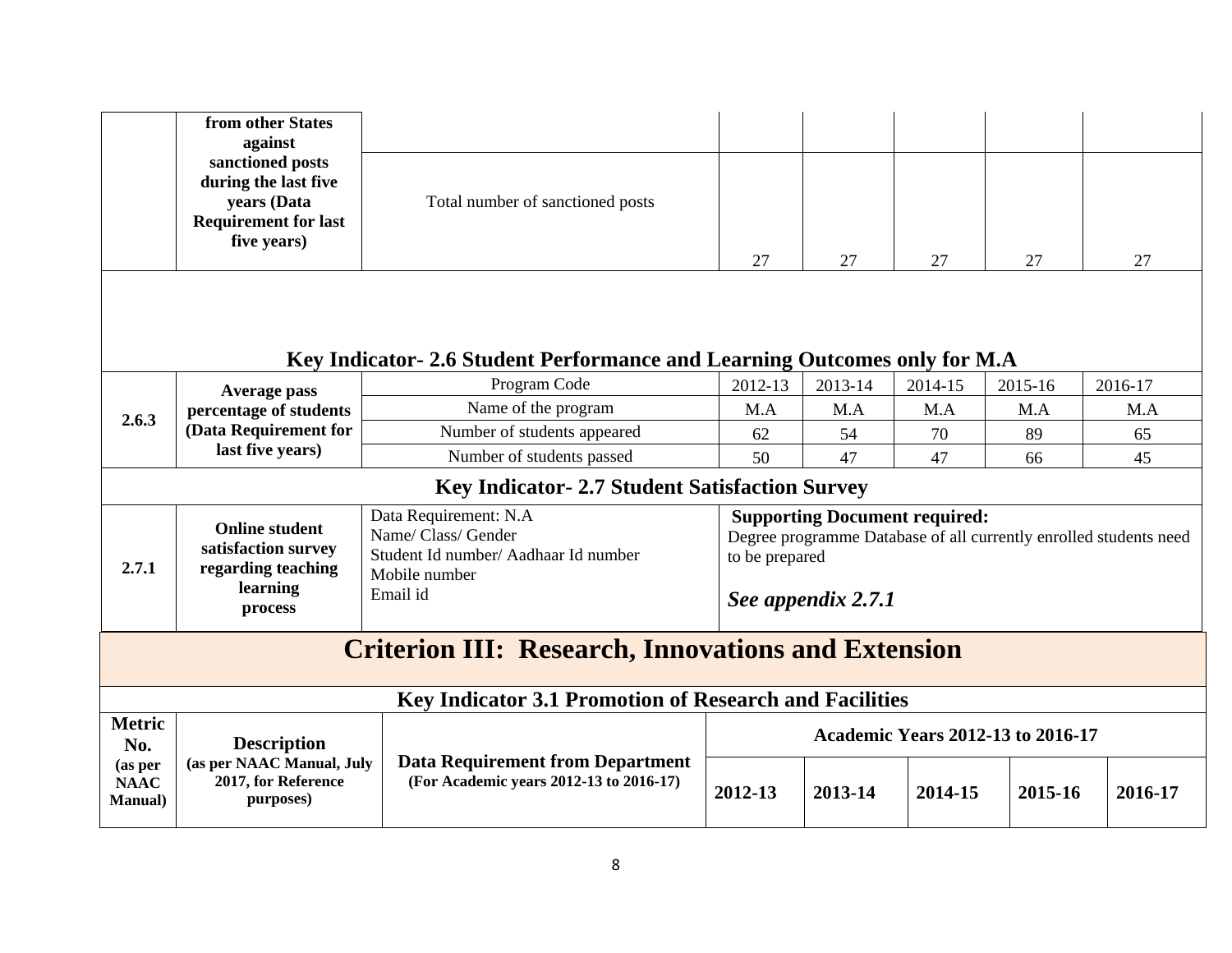| 3.1.3 | <b>Teachers</b><br>awarded<br>international fellowship<br>for advanced studies/ | Number of teachers awarded<br>international fellowship from 2012-13 to<br>2016-17. | $\mathbf{1}$                              |  | $\overline{4}$       | 3               | $\overline{0}$                      |
|-------|---------------------------------------------------------------------------------|------------------------------------------------------------------------------------|-------------------------------------------|--|----------------------|-----------------|-------------------------------------|
|       | research during the last                                                        |                                                                                    |                                           |  |                      |                 |                                     |
|       | five years                                                                      | Name of the teacher                                                                | Name of the award                         |  | <b>Year of Award</b> | <b>Awarding</b> |                                     |
|       |                                                                                 |                                                                                    |                                           |  |                      | <b>Agency</b>   |                                     |
|       |                                                                                 | Nandini Sundar                                                                     | The Ester Boserup                         |  | 2016                 |                 | University of                       |
|       |                                                                                 |                                                                                    | Prize                                     |  |                      | Copenhagen      |                                     |
|       |                                                                                 |                                                                                    |                                           |  |                      |                 | Department of                       |
|       |                                                                                 |                                                                                    |                                           |  |                      |                 | Food & Resource                     |
|       |                                                                                 |                                                                                    |                                           |  |                      | Economics       |                                     |
|       |                                                                                 | Meenakshi Thapan                                                                   | Robert Schuman                            |  | 2012                 |                 | Robert Schuman                      |
|       |                                                                                 |                                                                                    | Fellowship                                |  |                      | Center for      |                                     |
|       |                                                                                 |                                                                                    |                                           |  |                      |                 | <b>Advance Studies</b>              |
|       |                                                                                 | Yasmeen Arif                                                                       | Fullbright-Nehru                          |  | 2012                 |                 | Fullbright-Nehru                    |
|       |                                                                                 |                                                                                    | Senior Research                           |  |                      |                 |                                     |
|       |                                                                                 |                                                                                    | Fellowship                                |  |                      |                 |                                     |
|       |                                                                                 | Rajni Palriwala                                                                    | <b>ICCR</b> Chair in                      |  | 2014                 |                 | Science PO, Paris                   |
|       |                                                                                 | Yasmeen Arif                                                                       | Contemporary India<br><b>Global South</b> |  | 2012                 |                 | Graduate Institute                  |
|       |                                                                                 |                                                                                    | Scholar-in-Residence                      |  |                      |                 |                                     |
|       |                                                                                 |                                                                                    |                                           |  |                      |                 | of Development<br>and International |
|       |                                                                                 |                                                                                    |                                           |  |                      | <b>Studies</b>  |                                     |
|       |                                                                                 | Rita Brara (Retired)                                                               |                                           |  | 2014                 |                 |                                     |
|       |                                                                                 |                                                                                    | Interdisciplinary<br>Bridges for Indo-    |  |                      | Culture and     | Department of                       |
|       |                                                                                 |                                                                                    | <b>European Studies</b>                   |  |                      |                 | Society, Aarhus                     |
|       |                                                                                 |                                                                                    |                                           |  |                      | University      |                                     |
|       |                                                                                 | <b>Tulsi Patel</b>                                                                 | <b>Exchange Program</b>                   |  | 2014                 |                 | University of                       |
|       |                                                                                 |                                                                                    |                                           |  |                      | Gottingan       |                                     |
|       |                                                                                 | Meenakshi Thapan                                                                   | <b>Visiting Fellow</b>                    |  | 2014                 | South Asian     |                                     |
|       |                                                                                 |                                                                                    |                                           |  |                      |                 | Studies Program,                    |
|       |                                                                                 |                                                                                    |                                           |  |                      | <b>NUS</b>      |                                     |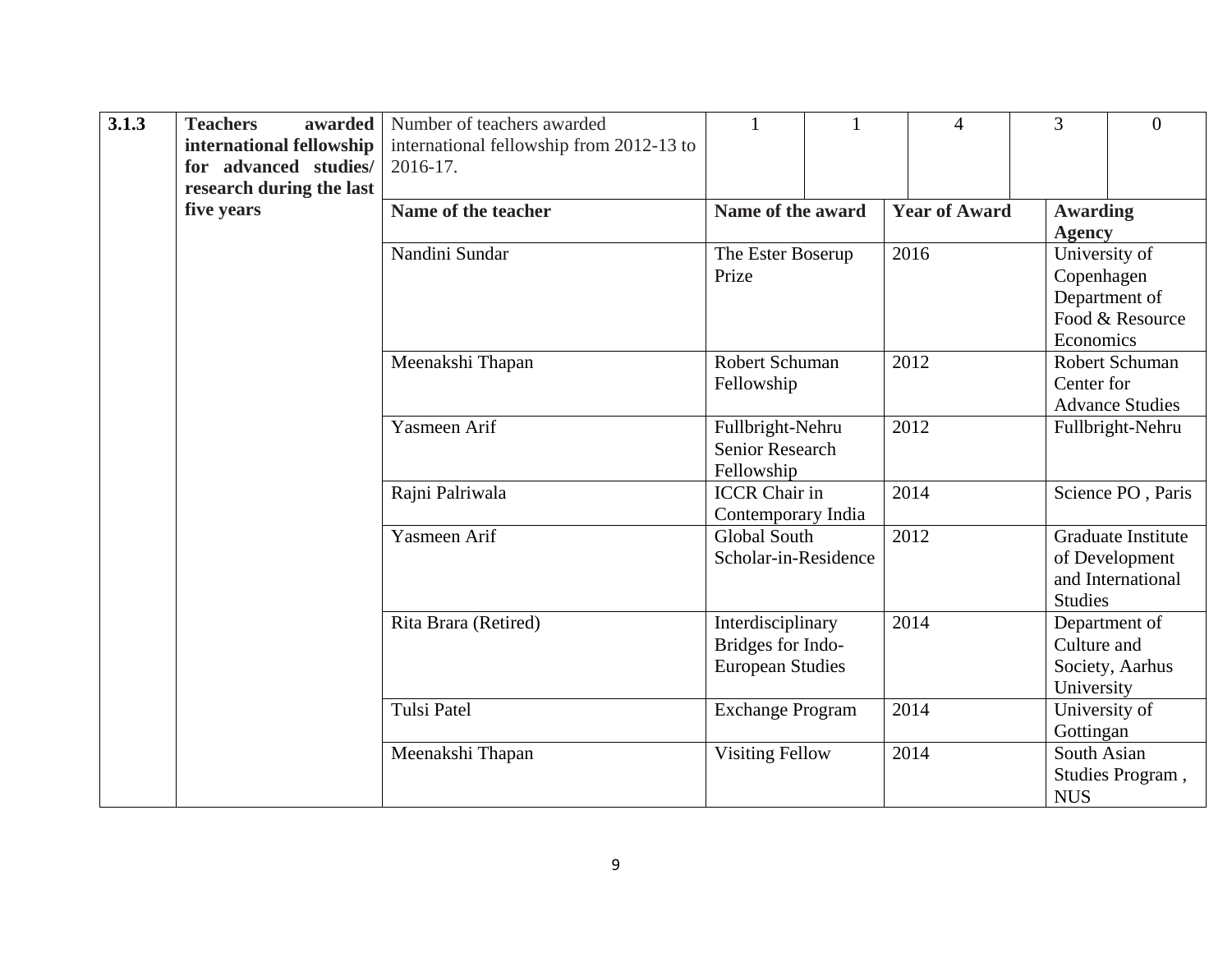|       |                                                                               | Rita Brara (Retired)                                                                                                           | <b>Carson Fellow</b>           |                                | 2015                                      | and Society,<br>Munich              | Center for Study<br>of Environment |
|-------|-------------------------------------------------------------------------------|--------------------------------------------------------------------------------------------------------------------------------|--------------------------------|--------------------------------|-------------------------------------------|-------------------------------------|------------------------------------|
|       |                                                                               | Abhijit Dasgupta                                                                                                               | <b>UGC</b> Exchange<br>Program |                                | 2015                                      | <b>UGC</b>                          |                                    |
|       |                                                                               | Supporting Documents required: Please provide award letters of the teachers.                                                   |                                |                                |                                           |                                     |                                    |
|       |                                                                               | See appendix 3.1.3<br>Supporting Documents of Abhijit Dasgupta, Tulsi Patel, Rita Brara are currently not<br><i>available.</i> |                                |                                |                                           |                                     |                                    |
| 3.1.4 | JRFs, SRFs, Post-<br><b>Doctoral Fellows,</b>                                 | Number of JRFs, SRFs, Post-Doctoral<br>Fellows, Research Associates and other                                                  | <b>JRF-44</b><br><b>SRF-07</b> | <b>JRF-20</b><br><b>SRF-08</b> | <b>JRF-10</b><br><b>SRF-11</b>            | <b>JRF-24</b><br><b>SRF-20</b>      | <b>JRF-23</b><br><b>SRF-14</b>     |
|       | <b>Research Associates</b><br>and other research<br>fellows in the university | research fellows in the Dept./Centre<br>from 2012-13 to 2016-17.                                                               | <b>RA-01</b>                   | <b>RA-00</b>                   | <b>RA-02</b>                              | <b>RA-02</b>                        | <b>RA-01</b>                       |
|       | enrolled during the last<br>five years                                        | <b>Name of Research fellow</b>                                                                                                 | <b>Year of enrolment</b>       |                                | <b>Duration of</b><br>fellowship          | <b>Type of</b><br>the<br>fellowship | <b>Granting</b><br>agency          |
|       |                                                                               | See appendix 3.1.4                                                                                                             |                                |                                |                                           |                                     |                                    |
| 3.1.5 | Does the Department/<br><b>Centre have these</b><br>facilities? If, so choose | 1. Central Instrumentation Centre<br>2. Animal House/Green House /<br>Museum                                                   |                                |                                | C. Two of the facilities exist $(4 \& 5)$ |                                     |                                    |
|       | the options and provide<br>relevant documents as<br>mentioned.                | 3. Central Fabrication facility<br>4. Media laboratory/Business<br>Lab/Studios                                                 |                                |                                |                                           |                                     |                                    |
|       |                                                                               | 5. Research/Statistical Databases<br><b>Options:</b><br>A. Any four facilities exist<br>B. Three of the facilities exist       |                                |                                |                                           |                                     |                                    |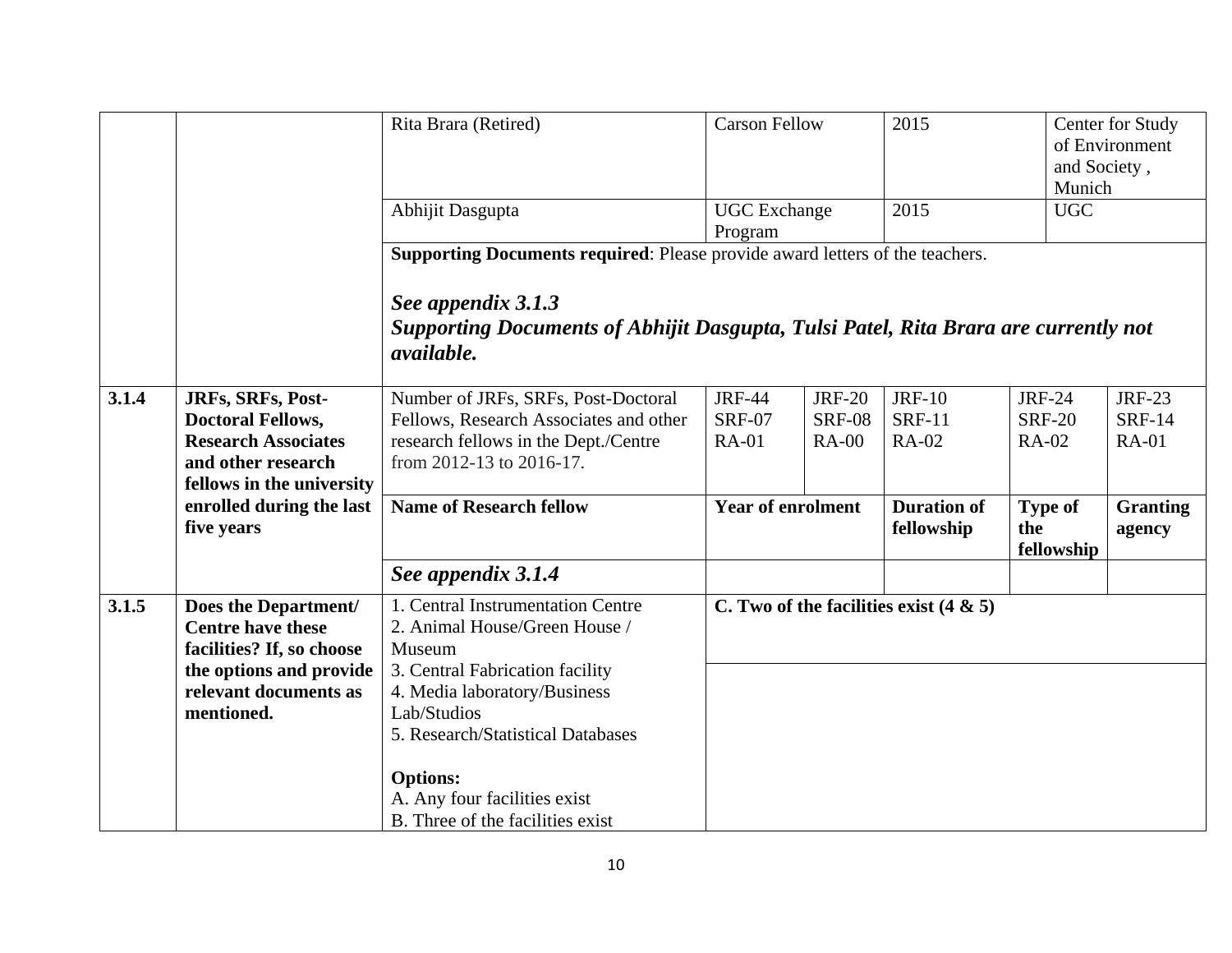|       |                                                                                                                                                                             | C. Two of the facilities exist<br>D. One of the facilities exists<br>E. None of the facilities exist<br><b>Opt any One</b><br><b>Supporting Document required:</b><br>Name of the facility: Media Library, Statistical Databases |                                                             |                                                   |                         |                          |                                      |                                                                       |
|-------|-----------------------------------------------------------------------------------------------------------------------------------------------------------------------------|----------------------------------------------------------------------------------------------------------------------------------------------------------------------------------------------------------------------------------|-------------------------------------------------------------|---------------------------------------------------|-------------------------|--------------------------|--------------------------------------|-----------------------------------------------------------------------|
|       |                                                                                                                                                                             | Year of establishment: 1968                                                                                                                                                                                                      |                                                             |                                                   |                         |                          |                                      |                                                                       |
|       |                                                                                                                                                                             | Videos/pictures: See appendix 3.1.5                                                                                                                                                                                              |                                                             |                                                   |                         |                          |                                      |                                                                       |
| 3.1.6 | Whether<br>the<br>Department is under<br>UGC - SAP, CAS, DST                                                                                                                | Name of the<br><b>Scheme</b>                                                                                                                                                                                                     | Name of the<br>funding agency                               | <b>Year of Award</b>                              |                         | <b>Funds</b><br>provided | <b>Duration of award</b>             |                                                                       |
|       | -FIST, DBT, ICSSR<br>other<br>and<br>similar<br>recognitions<br>by<br>government<br>agency<br>(Yes/No)?<br>If<br>Yes,<br><b>Supporting</b><br><b>Documents</b><br>required: | UGC - SAP, CAS<br>See appendix                                                                                                                                                                                                   | <b>UGC</b>                                                  | 2013                                              |                         | Rs.1 crore               | 5 year                               |                                                                       |
|       | Please<br>provide<br>departmental recognition<br>award letters                                                                                                              | 3.1.6                                                                                                                                                                                                                            |                                                             |                                                   |                         |                          |                                      |                                                                       |
|       |                                                                                                                                                                             |                                                                                                                                                                                                                                  | <b>Key Indicator 3.2 Resource Mobilization for Research</b> |                                                   |                         |                          |                                      |                                                                       |
| 3.2.1 | <b>Grants for research</b><br>projects sponsored by<br>the non-government<br>sources such as<br>industry, corporate<br>houses, international                                | Name of the<br>Project/<br><b>Endowments,</b><br><b>Chairs</b>                                                                                                                                                                   | Name of the<br>Principal<br>Investigator                    | <b>Department</b><br>of Principal<br>Investigator | <b>Year of</b><br>Award | <b>Funds</b><br>provided | <b>Duration</b><br>of the<br>project | Name of<br>the<br>Project/<br><b>Endowme</b><br>nts,<br><b>Chairs</b> |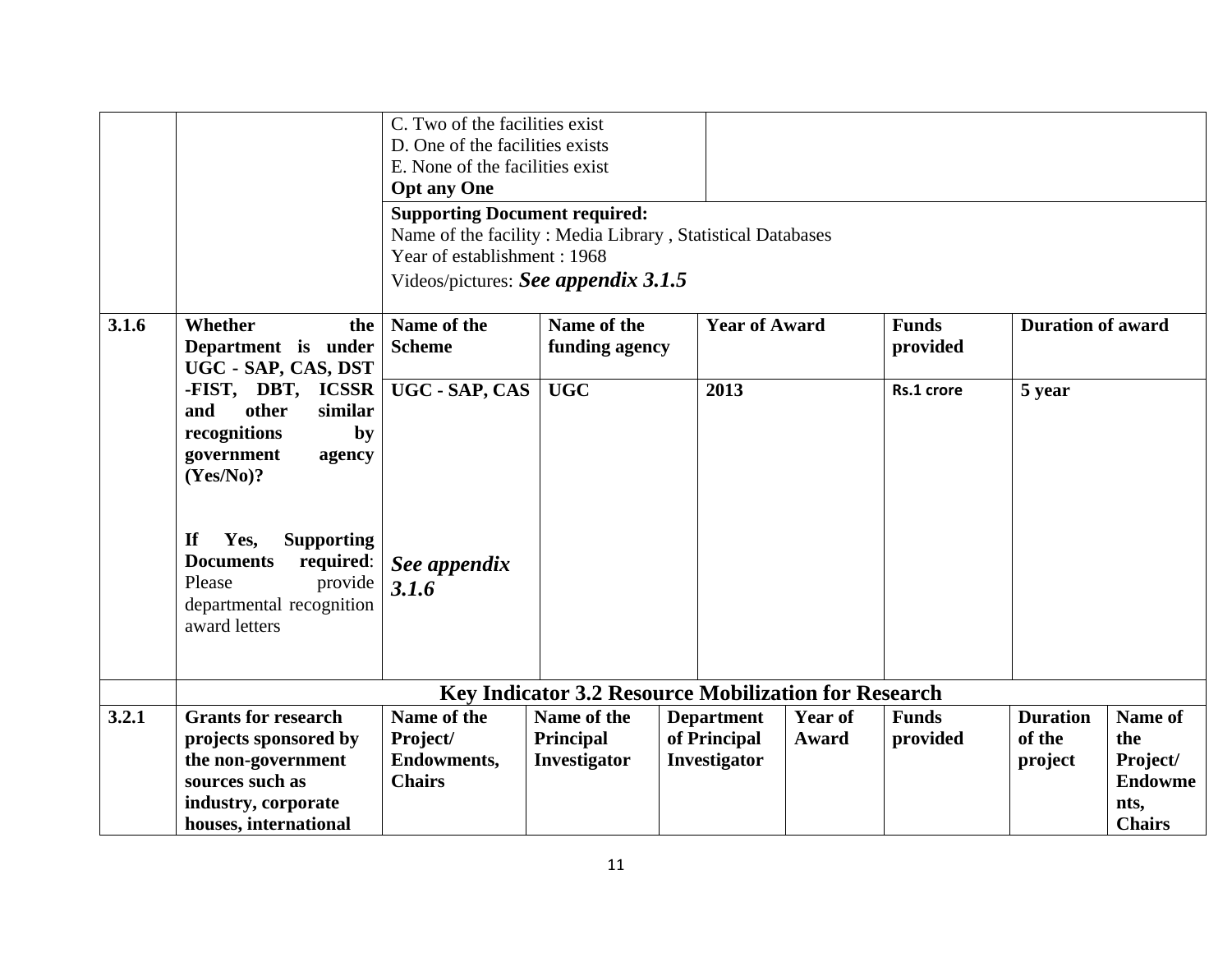|       | bodies, endowments,        |                   |                                                                                             |                   |                                       |                |               |                |              |
|-------|----------------------------|-------------------|---------------------------------------------------------------------------------------------|-------------------|---------------------------------------|----------------|---------------|----------------|--------------|
|       | <b>Chairs in the</b>       | Words and         | Roma Chatterji                                                                              | Sociology         | 2015                                  |                | Rs 2,08000    | 3 years        | Indian       |
|       | institution during the     | Images:           |                                                                                             |                   |                                       |                |               |                | Foundatio    |
|       | last five years (Amount    | Intermedial       |                                                                                             |                   |                                       |                |               |                | n of Arts    |
|       | in Rupees)                 | Translations in   |                                                                                             |                   |                                       |                |               |                |              |
|       |                            | Narrative         |                                                                                             |                   |                                       |                |               |                |              |
|       | (Data strictly for the     | <b>Traditions</b> |                                                                                             |                   |                                       |                |               |                |              |
|       | period 2012-13 to 2016-    | Indian            | Radhika                                                                                     | Sociology         |                                       | September      | Rs 25,33100   | 4 years        | Norwegia     |
|       | 17).                       | Cosmopolitan      | Chopra                                                                                      |                   | 2014 to                               |                |               |                | n            |
|       |                            | Alternatives:     |                                                                                             |                   |                                       | September      |               |                | Reasearch    |
|       |                            | Ritual            |                                                                                             |                   | 15 2019                               |                |               |                | Council      |
|       |                            | Intersections     |                                                                                             |                   |                                       |                |               |                |              |
|       |                            | and the           |                                                                                             |                   |                                       |                |               |                |              |
|       |                            | Proscription of   |                                                                                             |                   |                                       |                |               |                |              |
|       |                            | Religious         |                                                                                             |                   |                                       |                |               |                |              |
|       |                            | Offense           |                                                                                             |                   |                                       |                |               |                |              |
|       |                            |                   |                                                                                             |                   | <b>Supporting Documents required:</b> |                |               |                |              |
|       |                            |                   | Please provide grant award letters for research projects sponsored by non-government agency |                   |                                       |                |               |                |              |
|       |                            |                   |                                                                                             |                   | See appendix 3.2.1                    |                |               |                |              |
| 3.2.2 | <b>Grants for research</b> | Name of the       | Name of the                                                                                 | <b>Department</b> | Year of                               | <b>Funds</b>   | <b>Durati</b> |                |              |
|       | projects sponsored by      |                   |                                                                                             |                   |                                       |                |               | <b>Funding</b> | <b>Total</b> |
|       |                            | Project           | Principal                                                                                   | of Principal      | Award                                 | provided       | on of         | <b>Agency</b>  | amount       |
|       | the government sources     |                   | <b>Investigator</b>                                                                         | Investigator      |                                       |                | the           |                | of funds     |
|       | during the last five       |                   |                                                                                             |                   |                                       |                | project       |                | received     |
|       | years (for the period      |                   |                                                                                             |                   |                                       |                |               |                |              |
|       | 2012-13 to 2016-17;        | <b>State</b>      | Aphun Kamei                                                                                 | Sociology         | 2013                                  | R <sub>S</sub> | 2 years       | <b>ICSSR</b>   | 7,50,000     |
|       | <b>Amount in Rupees)</b>   | Ethnicity         |                                                                                             |                   |                                       | 1,500000       |               |                |              |
|       |                            | and               |                                                                                             |                   |                                       |                |               |                |              |
|       |                            | Developmen        |                                                                                             |                   |                                       |                |               |                |              |
|       |                            | $t: A$ Study      |                                                                                             |                   |                                       |                |               |                |              |
|       |                            | of Ethnic         |                                                                                             |                   |                                       |                |               |                |              |
|       |                            | Assertions,       |                                                                                             |                   |                                       |                |               |                |              |
|       |                            | Conflicts         |                                                                                             |                   |                                       |                |               |                |              |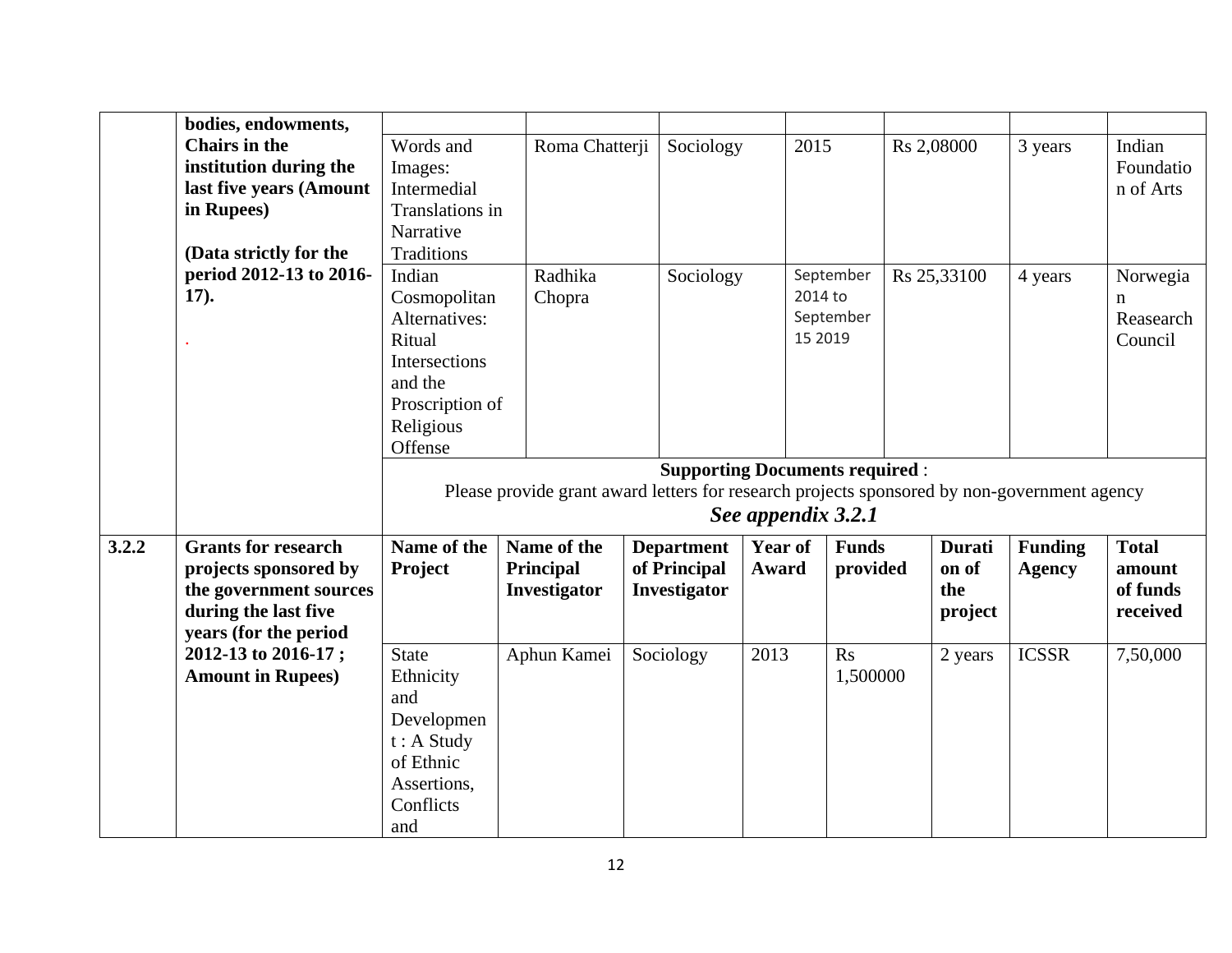|       |                       | Movements<br>in North    |                                                                                                      |           |                    |                              |         |              |          |
|-------|-----------------------|--------------------------|------------------------------------------------------------------------------------------------------|-----------|--------------------|------------------------------|---------|--------------|----------|
|       |                       | East India.              |                                                                                                      |           |                    |                              |         |              |          |
|       |                       | Muslim                   |                                                                                                      |           | 2016               |                              |         | <b>ICSSR</b> |          |
|       |                       | Outcastes in             | Abhijit                                                                                              | Sociology |                    | Rs<br>150,0000               | 1 years |              | 7,50,000 |
|       |                       |                          | Dasgupta                                                                                             |           |                    |                              |         |              |          |
|       |                       | West                     |                                                                                                      |           |                    |                              |         |              |          |
|       |                       | Bengali                  |                                                                                                      |           |                    |                              |         |              |          |
|       |                       | Educating                | Meenakshi                                                                                            | Sociology | 2015               | Rs 100000                    | 1 year  | DU,R&D       | 100000   |
|       |                       | India:                   | Thapan                                                                                               |           |                    |                              |         |              |          |
|       |                       | Possibilities            |                                                                                                      |           |                    |                              |         |              |          |
|       |                       | for                      |                                                                                                      |           |                    |                              |         |              |          |
|       |                       | Curricular               |                                                                                                      |           |                    |                              |         |              |          |
|       |                       | Change                   |                                                                                                      |           |                    |                              |         |              |          |
|       |                       | Marriage                 | Anuja                                                                                                | Sociology |                    | Rs 30000                     | 1 year  | DU,R&D       | Rs 30000 |
|       |                       | Markets                  | Agrawal                                                                                              |           |                    |                              |         |              |          |
|       |                       | Affirmative              | Abhijit                                                                                              | Sociology |                    | Rs 100000                    | 1 year  | DU,R&D       | 100000   |
|       |                       | Action and               | Dasgupta                                                                                             |           |                    |                              |         |              |          |
|       |                       | the Muslim               |                                                                                                      |           |                    |                              |         |              |          |
|       |                       | Community                |                                                                                                      |           |                    |                              |         |              |          |
|       |                       | in Eastern               |                                                                                                      |           |                    |                              |         |              |          |
|       |                       | India                    |                                                                                                      |           |                    |                              |         |              |          |
|       |                       | Arya Samaj               | Anuja                                                                                                | Sociology |                    | Rs 60000                     | 1 year  | DU,R&D       | Rs 60000 |
|       |                       | Marriage                 | Agrawal                                                                                              |           |                    |                              |         |              |          |
|       |                       |                          | Supporting Documents Required: Please provide grant award letters for research projects sponsored by |           |                    |                              |         |              |          |
|       |                       |                          |                                                                                                      |           |                    | Government funding agencies. |         |              |          |
|       |                       |                          |                                                                                                      |           | See appendix 3.2.2 |                              |         |              |          |
| 3.2.3 | Average number of     |                          | Total Number of research projects                                                                    | 8         |                    |                              |         |              |          |
|       | research projects per |                          | during last five years (Add all the                                                                  |           |                    |                              |         |              |          |
|       | teacher funded by     | projects amended by both |                                                                                                      |           |                    |                              |         |              |          |
|       | government and non-   |                          | government and non-government                                                                        |           |                    |                              |         |              |          |
|       | government agencies   |                          | agency in respect of all faculty                                                                     |           |                    |                              |         |              |          |
|       | during the last five  | members)                 |                                                                                                      |           |                    |                              |         |              |          |
|       | years                 |                          |                                                                                                      |           |                    |                              |         |              |          |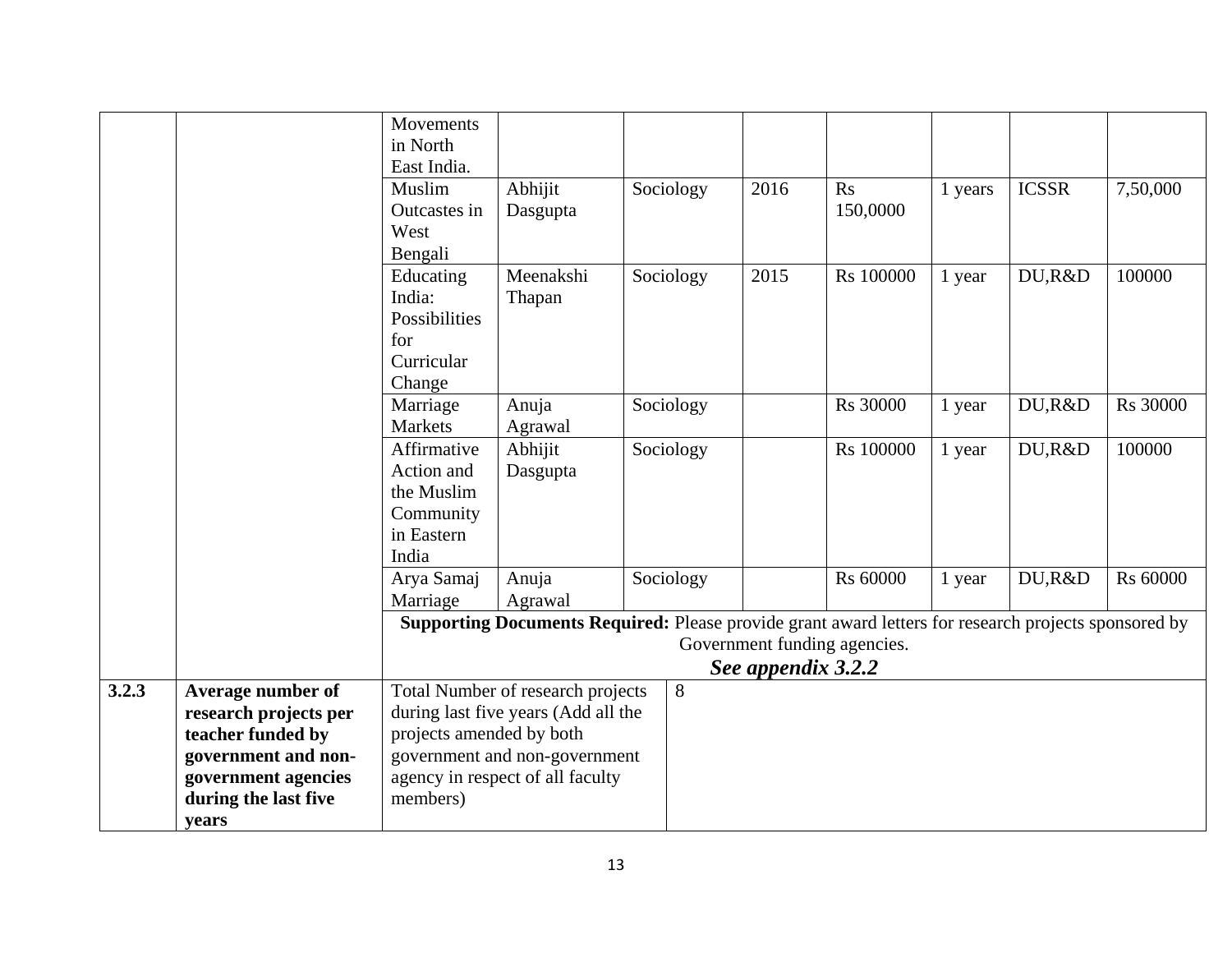|       |                                                                                    | <b>Total Number of teachers</b> |                                                                                                                                                                            | 18                 |             |                                  |                         |                                                   |
|-------|------------------------------------------------------------------------------------|---------------------------------|----------------------------------------------------------------------------------------------------------------------------------------------------------------------------|--------------------|-------------|----------------------------------|-------------------------|---------------------------------------------------|
|       |                                                                                    |                                 | Supporting Documents Required: Please provide grant award letters for research projects sponsored by<br>Government and Non-Government Agencies. See appendix 3.2.1 & 3.2.2 |                    |             |                                  |                         |                                                   |
|       |                                                                                    |                                 | <b>Key Indicator 3.3 Innovation Ecosystem</b>                                                                                                                              |                    |             |                                  |                         |                                                   |
| 3.3.3 | <b>Number of Awards for</b><br>innovation won by                                   | <b>Name of the Awardee</b>      |                                                                                                                                                                            | contact details    |             | Name of the Awarding Agency with | <b>Year of Award</b>    |                                                   |
|       | teachers/research                                                                  | N.A                             |                                                                                                                                                                            | N.A                |             |                                  | N.A                     |                                                   |
|       | scholars/students<br>during the last five                                          | N.A                             |                                                                                                                                                                            | N.A                |             |                                  | N.A                     |                                                   |
|       | years                                                                              |                                 | <b>Supporting Documents Required: Please provide award letters</b>                                                                                                         |                    |             |                                  |                         |                                                   |
| 3.3.4 | <b>Number of Start-ups</b><br>incubated on campus<br>during the last five<br>years | Name of the start ups           |                                                                                                                                                                            | Nature of start up |             | <b>Year of</b><br>commencement   |                         | <b>Contact</b><br>information of<br>the promoters |
|       |                                                                                    | N.A                             |                                                                                                                                                                            | N.A                |             | N.A                              |                         | N.A                                               |
|       |                                                                                    | N.A                             |                                                                                                                                                                            | N.A                |             | N.A                              |                         | N.A                                               |
|       |                                                                                    | N.A                             |                                                                                                                                                                            | N.A                |             | N.A                              |                         | N.A                                               |
|       |                                                                                    | campus.                         | <b>Supporting Documents Required:</b> Please provide sanction letter from the University for the start-ups on                                                              |                    |             |                                  |                         |                                                   |
|       |                                                                                    |                                 | <b>Key Indicator 3.4 Research Publications and Awards</b>                                                                                                                  |                    |             |                                  |                         |                                                   |
| 3.4.2 | Has any faculty from the Dept./Centre<br>received incentive from the University    |                                 | (No)                                                                                                                                                                       |                    |             |                                  |                         |                                                   |
|       | for getting state, national and<br>international recognition/awards (Eg. R.        |                                 | Name of the Awardee with<br>contact details                                                                                                                                |                    | Name of the | <b>Awarding Agency</b>           | <b>Year of</b><br>Award | <b>Incentive</b><br>details                       |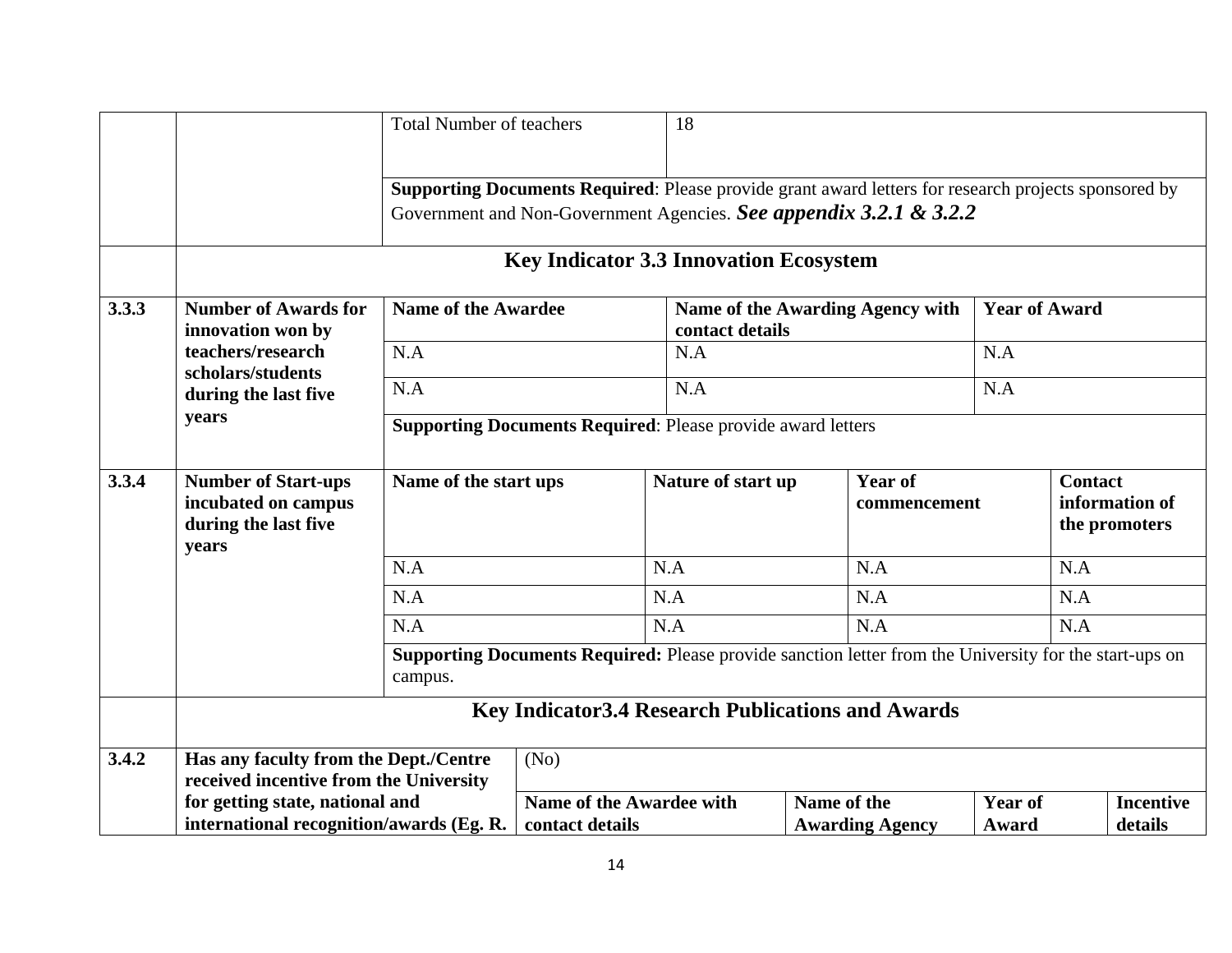|       | & D. grants; Travel Grants; Grants for<br><b>Publications; Conference Registration</b> |                                                                                      |                                                                           |                                 |                  |                      |                 |                        |
|-------|----------------------------------------------------------------------------------------|--------------------------------------------------------------------------------------|---------------------------------------------------------------------------|---------------------------------|------------------|----------------------|-----------------|------------------------|
|       | for Paper presentation; Collaborations,                                                | Rajni Palriwala                                                                      |                                                                           | University of Delhi             |                  | 2017                 |                 | Royal                  |
|       | etc.)                                                                                  |                                                                                      |                                                                           |                                 |                  |                      |                 | Geographi<br>c Society |
|       |                                                                                        |                                                                                      |                                                                           |                                 |                  |                      |                 | London                 |
|       |                                                                                        | Rajni Palriwala                                                                      |                                                                           | University of Delhi             |                  | 2012                 |                 | European               |
|       |                                                                                        |                                                                                      |                                                                           |                                 |                  |                      |                 | Conferenc              |
|       |                                                                                        |                                                                                      |                                                                           |                                 |                  |                      |                 | e of South             |
|       |                                                                                        |                                                                                      |                                                                           |                                 |                  |                      |                 | Asian                  |
|       |                                                                                        |                                                                                      |                                                                           |                                 |                  |                      |                 | <b>Studies</b>         |
|       |                                                                                        |                                                                                      |                                                                           |                                 |                  |                      |                 | Portugal               |
|       |                                                                                        | <b>Supporting Documents required:</b> Please provide letters of awards. See appendix |                                                                           |                                 |                  |                      |                 |                        |
|       |                                                                                        | 3.4.2                                                                                |                                                                           |                                 |                  |                      |                 |                        |
| 3.4.3 | Patents published/awarded during the<br>last five years (2012-13 to 2016-17)           | Name of the Patent published/awarded                                                 |                                                                           |                                 |                  | <b>Patent Number</b> |                 | <b>Year of Award</b>   |
|       |                                                                                        | <b>NA</b>                                                                            |                                                                           |                                 | <b>NA</b>        |                      | <b>NA</b>       |                        |
|       |                                                                                        | <b>NA</b>                                                                            |                                                                           |                                 | <b>NA</b>        |                      | <b>NA</b>       |                        |
|       |                                                                                        |                                                                                      | <b>Supporting Documents required: Please provide the letters of award</b> |                                 |                  |                      |                 |                        |
| 3.4.4 | Number of Ph. Ds awarded per teacher                                                   | Name of the PhD                                                                      | Name of the                                                               | Name of the                     |                  | <b>Year of</b>       |                 | <b>Year of</b>         |
|       | during the last five years                                                             | scholar                                                                              | <b>Department</b>                                                         | guide/s                         |                  |                      | registration of | award of               |
|       |                                                                                        |                                                                                      |                                                                           |                                 |                  |                      | the scholar     | <b>PhD</b>             |
|       |                                                                                        | Asim Chowdhury                                                                       | Sociology                                                                 | Roma Chatterji                  |                  |                      |                 | 2012-2013              |
|       |                                                                                        | Aruna Grover                                                                         | Sociology                                                                 |                                 | Meenakshi Thapan |                      |                 | 2012-2013              |
|       |                                                                                        | Anuradha Sharma                                                                      | Sociology                                                                 |                                 | Meenakshi Thapan |                      |                 | 2012-2013              |
|       |                                                                                        | Karim Tafazzoli                                                                      | Sociology                                                                 | Rabindra Ray                    |                  |                      |                 | 2014-2015              |
|       |                                                                                        | Saroj Kumar Dhal                                                                     | Sociology                                                                 | <b>Tulsi Patel</b>              |                  |                      |                 | 2014-2015              |
|       |                                                                                        | Putul Borah                                                                          | Sociology                                                                 |                                 | Abhijit Dasgupta |                      |                 | 2014-2015              |
|       |                                                                                        | <b>Alexius Dung Dung</b><br>Sakshi Khurana                                           | Sociology                                                                 | Kamei Aphun                     |                  | 2010                 |                 | 2014-2015<br>2014-2015 |
|       |                                                                                        | Rokhsar D. Vakharia                                                                  | Sociology<br>Sociology                                                    | Rajni Palriwala<br>Deepak Mehta |                  | 2009                 |                 | 2014-2015              |
|       |                                                                                        |                                                                                      |                                                                           |                                 |                  |                      |                 |                        |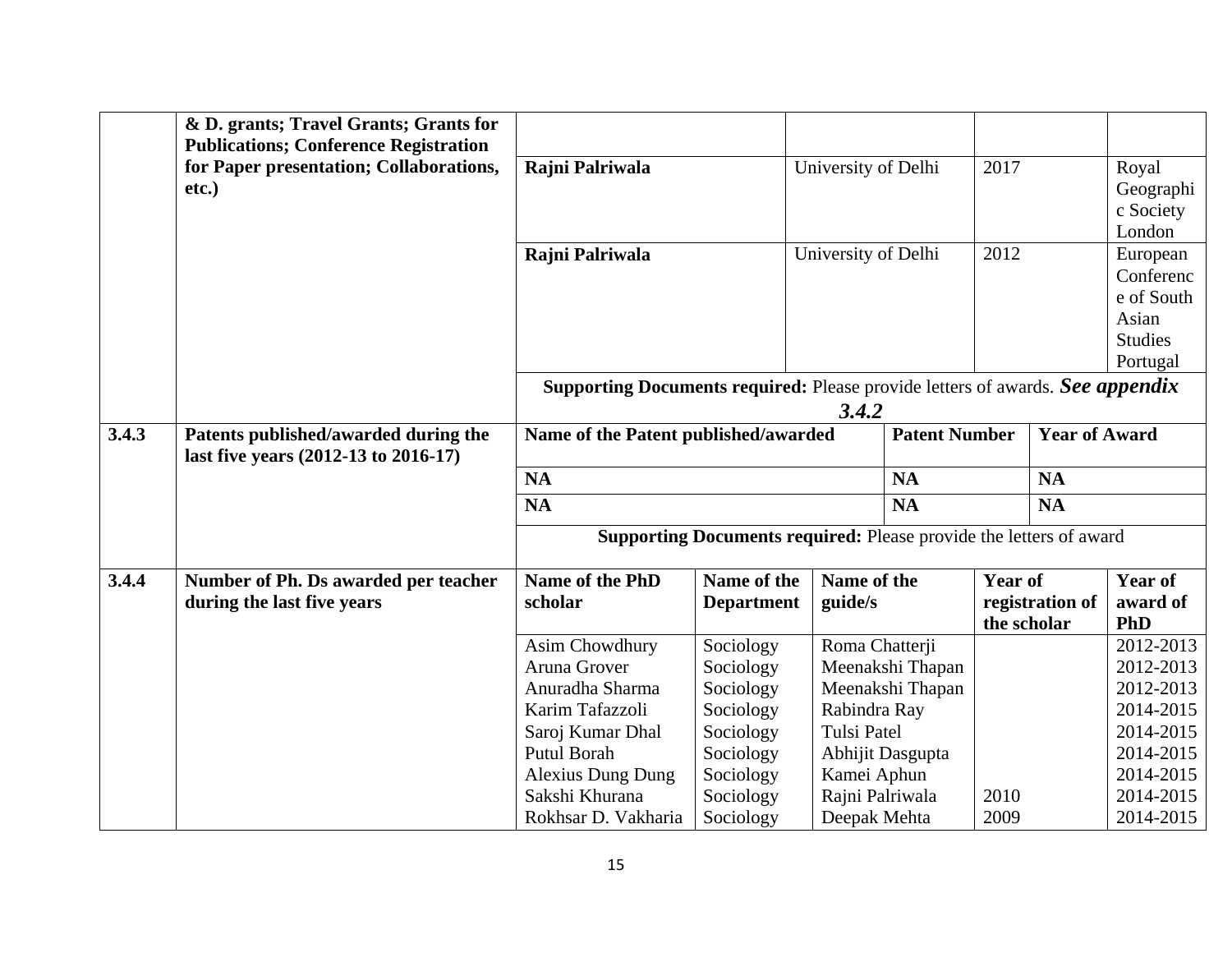|       |                                                 | Geetika Bapna                                    | Sociology | Satish Deshpande   | 2008 | 2014-2015 |
|-------|-------------------------------------------------|--------------------------------------------------|-----------|--------------------|------|-----------|
|       |                                                 | S Manikho Kohusii                                | Sociology | Abhijit Dasgupta   | 2010 | 2015-2016 |
|       |                                                 | Ishita Dey                                       | Sociology | Rajni Palriwala    | 2011 | 2015-2016 |
|       |                                                 | Subhadeepta Ray                                  | Sociology | Rajni Palriwala    | 2009 | 2015-2016 |
|       |                                                 | <b>Younes Saramifar</b>                          | Sociology | Deepak Mehta       |      | 2015-2016 |
|       |                                                 | Pranta Pratik Patnaik                            | Sociology | Satish Deshpande   | 2007 | 2015-2016 |
|       |                                                 | <b>Rosy Hastir</b>                               | Sociology | Radhika Chopra.    | 2009 | 2015-2016 |
|       |                                                 | Soibam Haripriya                                 | Sociology | Radhika Chopra     | 2010 | 2016-2017 |
|       |                                                 | Subhashim Goswami                                | Sociology | Yasmeen arif       | 2011 | 2016-2017 |
|       |                                                 | Vasundhara Jairath                               | Sociology | Sudha Vasan        | 2010 | 2016-2017 |
|       |                                                 | Anita Sharma (W)                                 | Sociology | Rita Brara         | 2009 | 2016-2017 |
|       |                                                 | Minati Kumari Dash                               | Sociology | Nandini Sundar     | 2010 | 2016-2017 |
|       |                                                 | Kanika Kakar (W)                                 | Sociology | Rajni Palriwala    | 2009 | 2016-2017 |
|       |                                                 | Pooja Bhalla                                     | Sociology | Meenakshi Thapan   | 2011 | 2016-2017 |
|       |                                                 | K.M. Ziyauddin                                   | Sociology | Tulsi Patel        | 2005 | 2016-2017 |
|       |                                                 | Nirdosh Kumar                                    | Sociology | <b>Tulsi Patel</b> | 2011 | 2016-2017 |
|       |                                                 | Sumbul Farah                                     | Sociology | Deepak Mehta       | 2008 | 2016-2017 |
|       |                                                 | Rekha Konsam (W)                                 | Sociology | Roma Chatterji     | 2008 | 2016-2017 |
| 3.4.5 | Details of research papers per teacher in       | Data to be provided in API format with ISBN/ISSN |           |                    |      |           |
|       | the Journals notified on UGC website            |                                                  |           |                    |      |           |
|       | during the last five years                      | See appendix 3.4.5                               |           |                    |      |           |
|       |                                                 |                                                  |           |                    |      |           |
|       |                                                 |                                                  |           |                    |      |           |
| 3.4.6 | Details of books and chapters in edited         | Data to be provided in API format with ISBN/ISSN |           |                    |      |           |
|       | volumes / books published,                      |                                                  |           |                    |      |           |
|       | and papers in national/international            |                                                  |           |                    |      |           |
|       | conference-proceedings per                      | See appendix 3.4.6                               |           |                    |      |           |
|       | teacher during the last five years              |                                                  |           |                    |      |           |
|       |                                                 |                                                  |           |                    |      |           |
| 3.4.7 | <b>Bibliometrics of the publications during</b> | Total number of journal citations received by    |           | <b>NA</b>          |      |           |
|       | the last five years based on                    | publications in Google Scholar, SCOPUS,          |           |                    |      |           |
|       | average citation index in Google                | Web of Science, Indian Citation Index,           |           |                    |      |           |
|       | <b>Scholar/Scopus/ Web of Science or</b>        | indexed journals during last five years          |           |                    |      |           |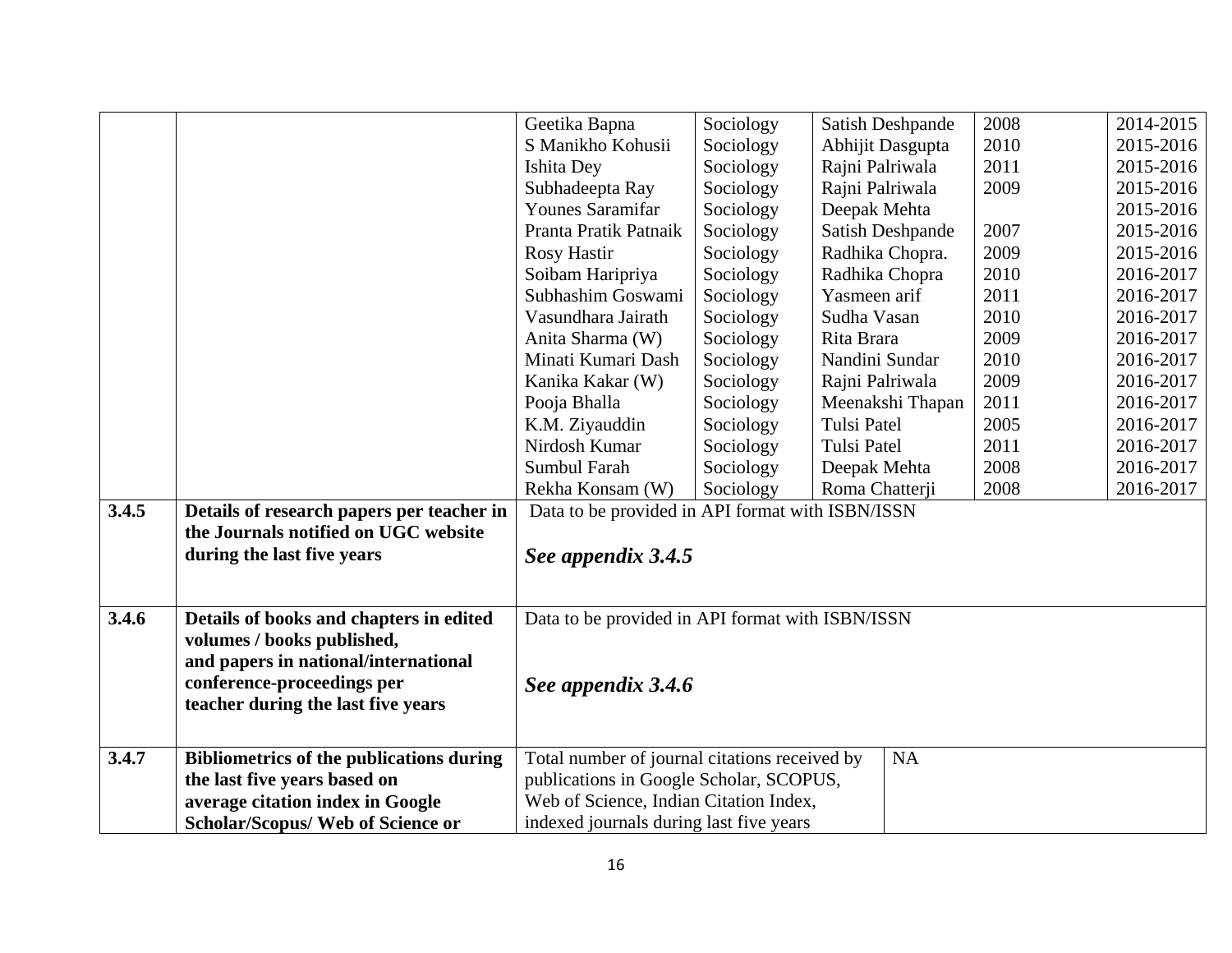|       | <b>PubMed/Indian Citation Index/Indexed</b><br><b>Journals</b>                                                  |                                                                                   |                                                                 |                                         |                                                                                                           |                                               |           |                                            |                                            |
|-------|-----------------------------------------------------------------------------------------------------------------|-----------------------------------------------------------------------------------|-----------------------------------------------------------------|-----------------------------------------|-----------------------------------------------------------------------------------------------------------|-----------------------------------------------|-----------|--------------------------------------------|--------------------------------------------|
|       |                                                                                                                 | Total number of publications in Google<br>Scholar, SCOPUS, Web of Science, Indian |                                                                 |                                         |                                                                                                           | <b>NA</b>                                     |           |                                            |                                            |
|       |                                                                                                                 | Citation Index, indexed journals during last                                      |                                                                 |                                         |                                                                                                           |                                               |           |                                            |                                            |
|       |                                                                                                                 | five years (from 2012-13 to 2012-17)                                              |                                                                 |                                         |                                                                                                           |                                               |           |                                            |                                            |
| 3.4.8 | <b>Bibliometrics of the publications during</b>                                                                 |                                                                                   | Total Number of overall citations                               |                                         |                                                                                                           |                                               |           |                                            | H- index of the                            |
|       | the last five years based on Scopus/ Web                                                                        |                                                                                   |                                                                 |                                         |                                                                                                           |                                               |           |                                            | Department                                 |
|       | of Science - h-index of the university                                                                          |                                                                                   | <b>NA</b>                                                       |                                         |                                                                                                           |                                               |           |                                            | <b>NA</b>                                  |
|       |                                                                                                                 | <b>Key Indicator 3.5 Consultancy</b>                                              |                                                                 |                                         |                                                                                                           |                                               |           |                                            |                                            |
| 3.5.2 | <b>Revenue generated from consultancy</b><br>during the last five years                                         | Names of the<br>consultants                                                       | Name of<br>consultancy<br>project                               |                                         | Consulting/Sponso<br>Revenue<br>ring agency with<br>generated<br>contact details<br>(amount in<br>rupees) |                                               |           | Total<br>revenue<br>generated<br>in rupees |                                            |
|       |                                                                                                                 | <b>NA</b>                                                                         | <b>NA</b>                                                       |                                         | <b>NA</b>                                                                                                 |                                               | <b>NA</b> |                                            | <b>NA</b>                                  |
| 3.5.3 | Revenue generated from corporate training<br>by the institution during the last five years<br><b>Documents:</b> | Names of the<br>teacher-<br>consultants                                           | Title of<br>the<br>corpor<br>ate<br>trainin<br>g<br>progra<br>m | Agency<br>seeking<br>contact<br>details | training with                                                                                             | Revenue<br>generated<br>(amount in<br>rupees) |           | Number<br>of trainees                      | Total<br>revenue<br>generated<br>in rupees |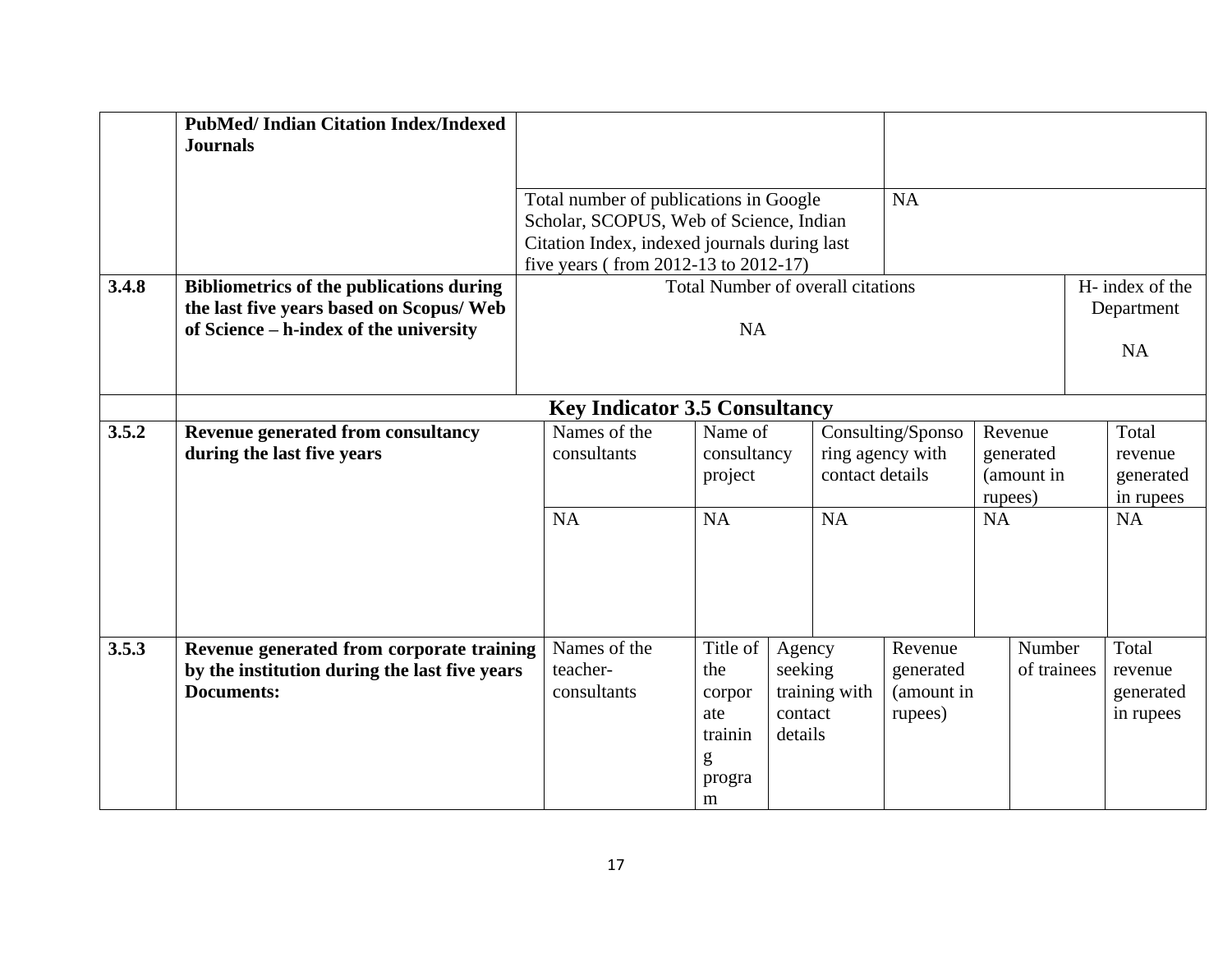|       |                                                                                              | <b>NA</b>                                                                      | <b>NA</b>   | <b>NA</b>               | <b>NA</b>         | NA                                       | <b>NA</b>                                   |  |
|-------|----------------------------------------------------------------------------------------------|--------------------------------------------------------------------------------|-------------|-------------------------|-------------------|------------------------------------------|---------------------------------------------|--|
|       |                                                                                              |                                                                                |             |                         |                   |                                          |                                             |  |
|       |                                                                                              |                                                                                |             |                         |                   |                                          |                                             |  |
|       |                                                                                              |                                                                                |             |                         |                   |                                          |                                             |  |
|       |                                                                                              |                                                                                |             |                         |                   |                                          |                                             |  |
|       |                                                                                              |                                                                                |             |                         |                   |                                          |                                             |  |
|       |                                                                                              |                                                                                |             |                         |                   |                                          |                                             |  |
|       |                                                                                              |                                                                                |             |                         |                   |                                          |                                             |  |
|       |                                                                                              | Supporting Documents Required: Please provide one audited statement of account |             |                         |                   |                                          |                                             |  |
|       |                                                                                              | indicating the revenue generated through consultancy.                          |             |                         |                   |                                          |                                             |  |
|       |                                                                                              |                                                                                |             |                         |                   |                                          |                                             |  |
|       |                                                                                              |                                                                                |             |                         |                   |                                          |                                             |  |
|       |                                                                                              | <b>Key Indicator 3.6 Extension Activities</b>                                  |             |                         |                   |                                          |                                             |  |
| 3.6.2 |                                                                                              | Name of the                                                                    |             | Name of the Award/      | Name of the       |                                          | Year of the Award                           |  |
|       | Number of awards and recognition received<br>for extension activities from Government /      | activity                                                                       | recognition |                         |                   | Awarding                                 |                                             |  |
|       | recognised bodies during the last five years                                                 |                                                                                |             |                         | government/       |                                          |                                             |  |
|       |                                                                                              |                                                                                |             |                         | recognised bodies |                                          |                                             |  |
|       |                                                                                              | Trusteeship                                                                    | Trustee     |                         | Krishna Murti     |                                          | 2012                                        |  |
|       |                                                                                              |                                                                                |             |                         | Foundation        |                                          |                                             |  |
|       |                                                                                              |                                                                                |             |                         |                   |                                          |                                             |  |
|       |                                                                                              |                                                                                |             |                         |                   |                                          |                                             |  |
|       |                                                                                              | <b>Course Committee</b>                                                        | Convenor    |                         | <b>CBSE</b>       |                                          | 2015                                        |  |
|       |                                                                                              | of Sociology                                                                   |             |                         |                   |                                          |                                             |  |
| 3.6.3 | extension<br><b>Number</b><br>of<br>and<br>outreach                                          | Name of the extension and                                                      |             | Number of extension and |                   |                                          | Name of the                                 |  |
|       | programs conducted in collaboration with                                                     | outreach programs                                                              |             | outreach programs       |                   |                                          | collaborating agency:                       |  |
|       | industry, community and Non- Government                                                      |                                                                                |             |                         |                   |                                          | Non-government,                             |  |
|       | <b>Organizations</b><br>through<br>NSS/NCC/Red<br>cross/YRC etc., during the last five years |                                                                                |             |                         |                   |                                          | industry, community<br>with contact details |  |
|       |                                                                                              | Preparation of audio visual                                                    |             |                         |                   |                                          |                                             |  |
|       |                                                                                              | teacher education and                                                          |             |                         |                   | Rishi Valley Institute<br>of Educational |                                             |  |
|       |                                                                                              | enrichment program                                                             |             |                         |                   | Resources                                |                                             |  |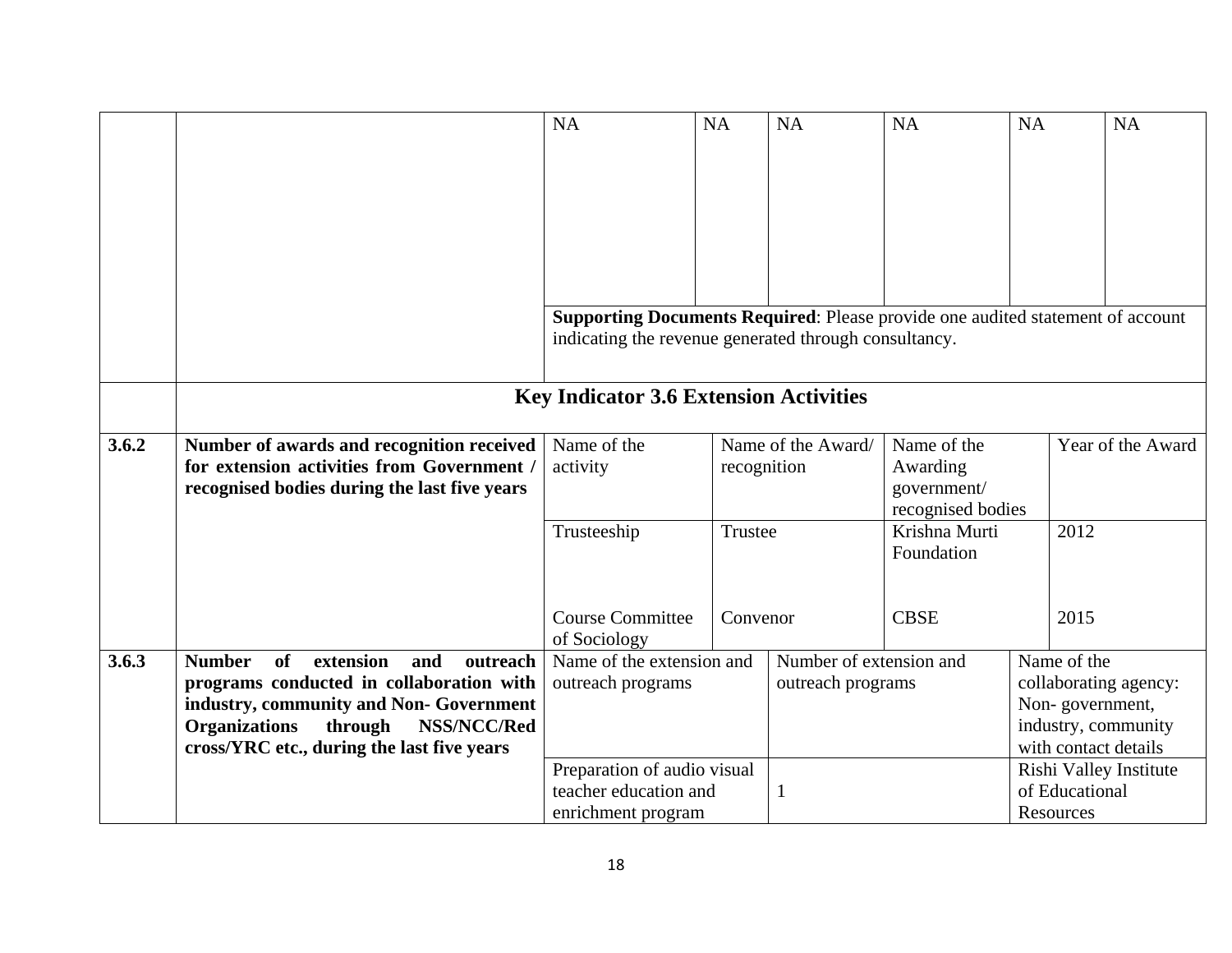| 3.6.4 | <b>Average percentage of students</b><br>participating in extension activities with<br><b>Government Organisations, Non-</b><br><b>Government Organisations and programs</b><br>such as Swachh Bharat, Aids Awareness,<br>Gender Issue, etc.<br>during the last five years | Name of the<br>activity<br><b>NA</b>      | Name of the<br>scheme<br><b>NA</b>                                                                | Year of the activity<br><b>NA</b> |                          |           | Number of<br>teachers<br>participating in<br>such activities<br><b>NA</b> | Number<br>$\sigma$ f<br>students<br>participati<br>ng in such<br>activities<br><b>NA</b> |
|-------|----------------------------------------------------------------------------------------------------------------------------------------------------------------------------------------------------------------------------------------------------------------------------|-------------------------------------------|---------------------------------------------------------------------------------------------------|-----------------------------------|--------------------------|-----------|---------------------------------------------------------------------------|------------------------------------------------------------------------------------------|
|       |                                                                                                                                                                                                                                                                            | <b>Key Indicator 3.7 Collaboration</b>    |                                                                                                   |                                   |                          |           |                                                                           |                                                                                          |
| 3.7.1 | <b>Number of Collaborative activities for</b><br>research, faculty exchange, student<br>exchange per year                                                                                                                                                                  | Title of the<br>collaborative<br>activity | Name of the<br>collaborating<br>agency with<br>contact<br>details                                 | Source of<br>financial<br>support | Year of<br>collaboration |           | Duration                                                                  | Nature of<br>the<br>activity                                                             |
|       |                                                                                                                                                                                                                                                                            | <b>See</b>                                |                                                                                                   |                                   |                          |           |                                                                           |                                                                                          |
|       |                                                                                                                                                                                                                                                                            | <i><b>Appendix</b></i><br>3.7.1           |                                                                                                   |                                   |                          |           |                                                                           |                                                                                          |
| 3.7.2 | <b>Number</b><br><b>of</b><br>linkages<br>with<br>institutions/industries for internship, on-the<br>job training, project work, sharing of<br>research facilities etc. during the last five<br>years                                                                       | Title of the<br>linkage                   | Name of the<br>partnering<br>institution/<br>industry<br>/research lab<br>with contact<br>details | Year of<br>commencement           |                          | $-to)$    | Duration(From                                                             | Nature of<br>linkage                                                                     |
|       |                                                                                                                                                                                                                                                                            | <b>NA</b>                                 | <b>NA</b>                                                                                         | <b>NA</b>                         |                          | <b>NA</b> |                                                                           | <b>NA</b>                                                                                |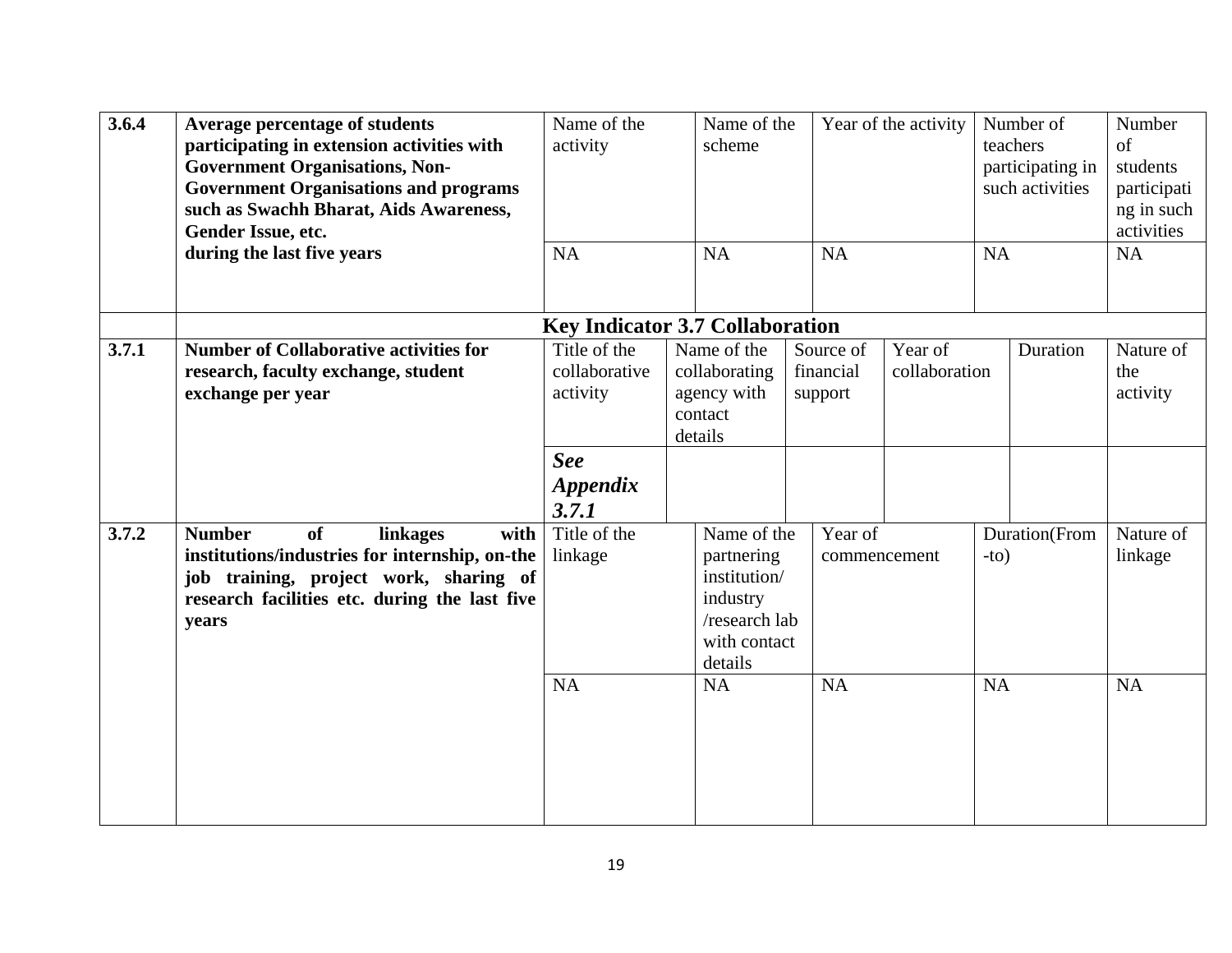|                                 |                                                                                                |                                                                                                                                                                                            |                                                                                     |                                                                |                                                     | <b>Supporting Documents Required:</b> Please provide documents for linkages with                                                |     |                                                                         |                                                                                       |
|---------------------------------|------------------------------------------------------------------------------------------------|--------------------------------------------------------------------------------------------------------------------------------------------------------------------------------------------|-------------------------------------------------------------------------------------|----------------------------------------------------------------|-----------------------------------------------------|---------------------------------------------------------------------------------------------------------------------------------|-----|-------------------------------------------------------------------------|---------------------------------------------------------------------------------------|
| 3.7.3                           | <b>Number</b><br>functional<br><b>of</b><br>of<br>institutions<br>activities to be considered) | <b>MoUs</b><br>with<br>national,<br>international<br>importance, other universities, industries,<br>corporate houses etc. during the last five<br>years (only functional MoUs with ongoing | Organisation<br>with which<br>MoU is<br>signed                                      | Name of the<br>institution/<br>industry/<br>corporate<br>house | <b>Year of</b><br>signing<br>MoU                    | institutions/industries<br><b>Duration</b>                                                                                      | MoU | List the actual<br>activities<br>under each                             | <b>Number</b><br>of<br>students/t<br>eachers<br>participat<br>ed under<br><b>MoUs</b> |
|                                 |                                                                                                |                                                                                                                                                                                            | Leiden<br>University<br>Xaingtan<br>University                                      | The<br>Netherlands<br>Hunan<br>China                           | 2016<br>In<br>Progress                              | 5years                                                                                                                          |     | Organize<br>workshops,<br>seminars and<br>publish books<br>and articles | <b>ALL</b>                                                                            |
|                                 |                                                                                                |                                                                                                                                                                                            |                                                                                     |                                                                |                                                     | <b>Supporting Documents Required:</b> Please provide documents for linkages with<br>institutions/ industries See Appendix 3.7.3 |     |                                                                         |                                                                                       |
|                                 |                                                                                                | <b>Criterion IV – Infrastructure and Learning Resources</b>                                                                                                                                |                                                                                     |                                                                |                                                     |                                                                                                                                 |     |                                                                         |                                                                                       |
|                                 |                                                                                                |                                                                                                                                                                                            | <b>Key Indicator 4.1 Physical facilities</b>                                        |                                                                |                                                     |                                                                                                                                 |     |                                                                         |                                                                                       |
| <b>Metric</b><br>No.<br>(as per | <b>Description</b><br>(as per NAAC Manual,                                                     |                                                                                                                                                                                            | <b>Academic Years 2012-13 to 2016-17</b><br><b>Data Requirement from Department</b> |                                                                |                                                     |                                                                                                                                 |     |                                                                         |                                                                                       |
| <b>NAAC</b><br><b>Manual</b> )  | <b>July 2017, for</b><br>Reference purposes)                                                   | (For Academic years 2012-13 to 2016-17)                                                                                                                                                    |                                                                                     |                                                                | 2012-13<br>2013-14<br>2016-17<br>2014-15<br>2015-16 |                                                                                                                                 |     |                                                                         |                                                                                       |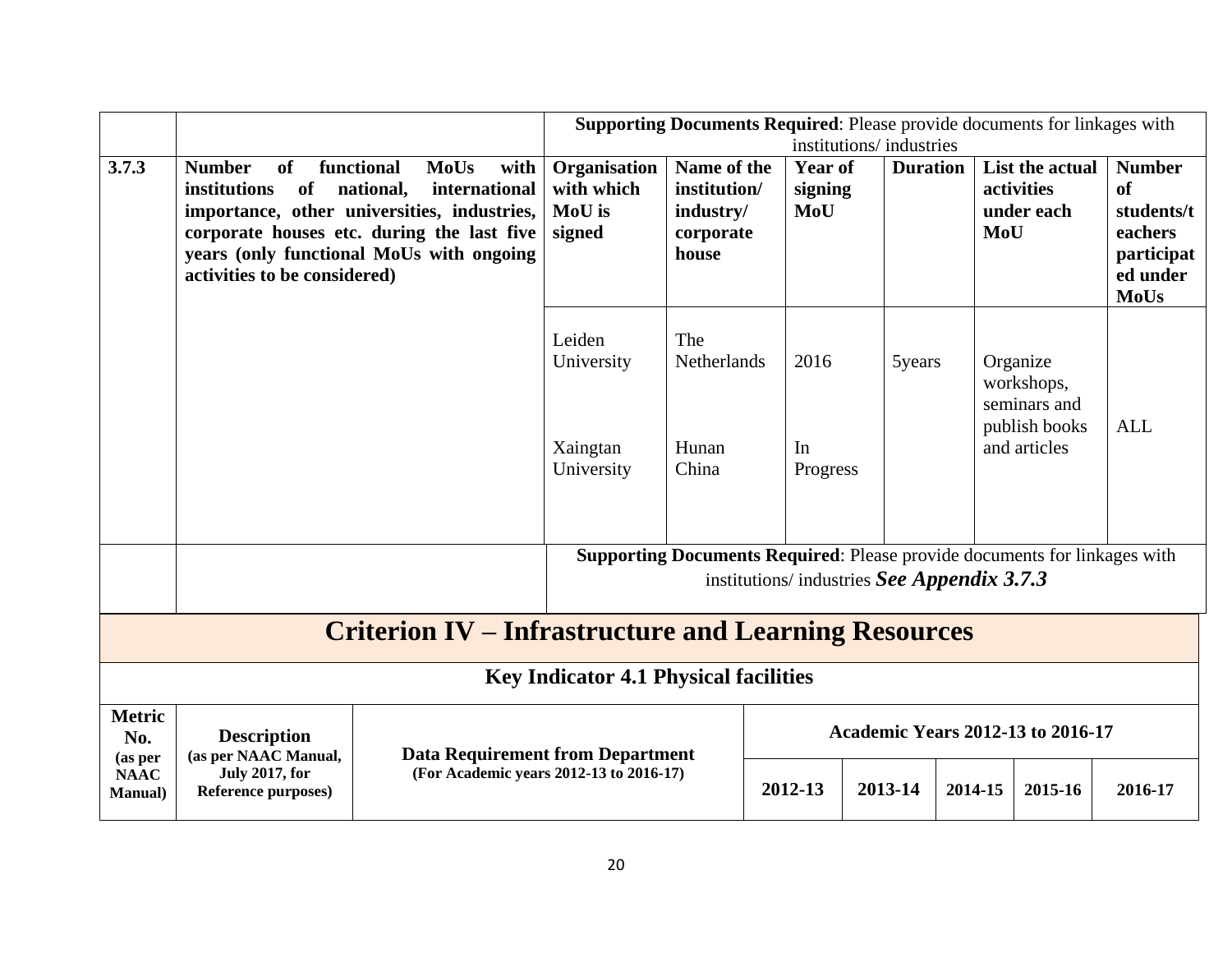| 4.1.1 | <b>Facilities for teaching</b>                                                                               | <b>Facilities</b>                                            |                                 |                                                    |                                    |    | <b>Available in Department/ Centre</b>                                       |  |  |
|-------|--------------------------------------------------------------------------------------------------------------|--------------------------------------------------------------|---------------------------------|----------------------------------------------------|------------------------------------|----|------------------------------------------------------------------------------|--|--|
|       | - learning available in<br>Dept./centre as per<br>minimum<br>requirements of                                 | Classroom(only number and size in mtr. / square)             |                                 |                                                    |                                    |    | Total - 3<br>2 classroom-11x7 mt<br>1 classroom-7x5 mt                       |  |  |
|       | statutory bodies                                                                                             | Laboratories (only number and size in mtr. / square)         |                                 |                                                    | <b>NOT AVAILABLE</b>               |    |                                                                              |  |  |
|       |                                                                                                              | Computing instruments (only number)                          |                                 |                                                    | 34                                 |    |                                                                              |  |  |
| 4.1.3 | % of classrooms and<br>seminar halls with                                                                    | <b>Facilities</b>                                            |                                 |                                                    |                                    |    | <b>Number of Classrooms /Seminar Hall/ Smart class room</b>                  |  |  |
|       | <b>ICT-enabled facilities</b><br>such as smart class,                                                        | <b>Classrooms</b> with LCD                                   |                                 |                                                    | <b>NIL</b>                         |    |                                                                              |  |  |
|       | LMS, etc.                                                                                                    | Classrooms with Wi-fi/LAN                                    |                                 |                                                    | 03                                 |    |                                                                              |  |  |
|       |                                                                                                              | Seminar halls with ICT facilities                            |                                 |                                                    |                                    | 01 |                                                                              |  |  |
|       |                                                                                                              | Total No. Of classroom and seminar Hall in the<br>department |                                 |                                                    |                                    | 04 |                                                                              |  |  |
|       |                                                                                                              | Key Indicator - 4.2 Library as a Learning Resource           |                                 |                                                    |                                    |    |                                                                              |  |  |
| 4.2.7 | <b>E-content developed</b><br>by teachers<br>1. e-pathshala<br>2. For CEC<br>(undergraduate)<br>3. For SWYAM | Name of the teacher                                          | <b>Name</b><br>of the<br>module | <b>Platform on</b><br>which module is<br>developed | Date of<br>launching e-<br>content |    | Number of platforms on which e-<br>content has been developed by<br>teachers |  |  |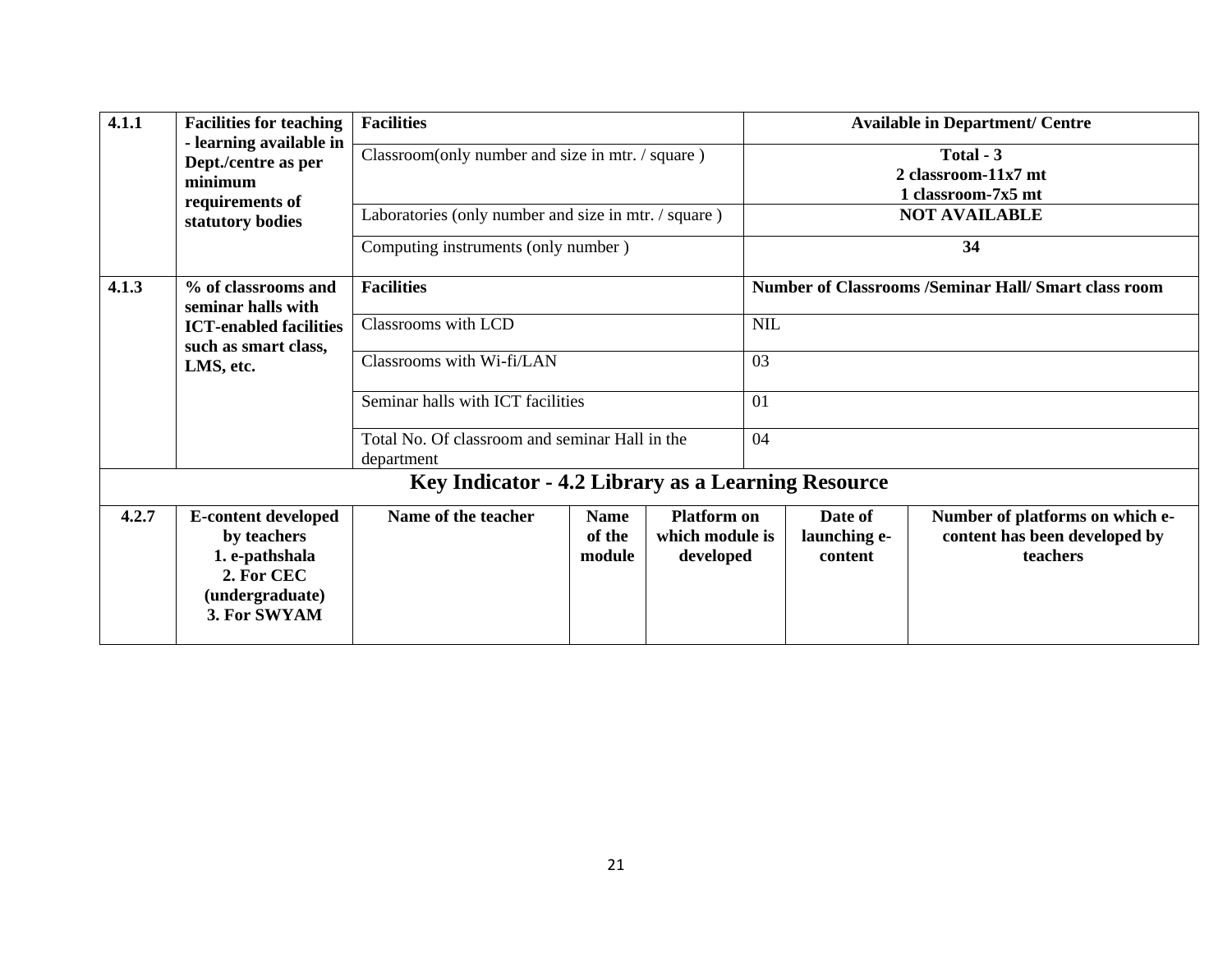|                      | 4. For other MOOCS<br>platform<br>For NPTEL/<br>NMEICT/ other<br><b>Government facilities</b><br>5. For institutional<br><b>LMS</b>                                    | 5 None of the above |                             |  |                                            |                                      |                                                                                                       |  |  |
|----------------------|------------------------------------------------------------------------------------------------------------------------------------------------------------------------|---------------------|-----------------------------|--|--------------------------------------------|--------------------------------------|-------------------------------------------------------------------------------------------------------|--|--|
|                      | <b>Options:</b><br>1. any 5 of above<br>2. any 4 of above                                                                                                              |                     |                             |  |                                            |                                      |                                                                                                       |  |  |
|                      | 3. any 3 of above                                                                                                                                                      |                     |                             |  |                                            |                                      |                                                                                                       |  |  |
|                      | 4. any 2 of above<br>5 None of the above                                                                                                                               |                     |                             |  |                                            |                                      |                                                                                                       |  |  |
|                      |                                                                                                                                                                        |                     |                             |  |                                            |                                      |                                                                                                       |  |  |
|                      | <b>Opt Any One</b><br>Key Indicator 4.3 IT infrastructure                                                                                                              |                     |                             |  |                                            |                                      |                                                                                                       |  |  |
|                      |                                                                                                                                                                        |                     |                             |  |                                            |                                      |                                                                                                       |  |  |
| 4.3.2                | <b>Student-Computer ratio in</b><br>Dept./Centre                                                                                                                       |                     | No. of working<br>computers |  | Total no. of<br>students                   |                                      |                                                                                                       |  |  |
|                      |                                                                                                                                                                        |                     | 34                          |  | 209                                        |                                      |                                                                                                       |  |  |
| 4.3.4                | <b>Facilities for e-content</b><br>development such as Media centre,<br><b>Recording facility Lecture</b><br><b>Capturing System (LCS)</b>                             |                     |                             |  |                                            | No: If Yes<br>;Date of Installation) | Mention the names of the e-content development facilities (Nature of Media Centre, Recording facility |  |  |
|                      | <b>CRITERION V: STUDENT SUPPORT AND PROGRESSION</b>                                                                                                                    |                     |                             |  |                                            |                                      |                                                                                                       |  |  |
|                      |                                                                                                                                                                        |                     |                             |  | <b>Key Indicator - 5.1 Student Support</b> |                                      |                                                                                                       |  |  |
| <b>Metric</b><br>No. | <b>Description</b><br><b>Data Requirement from Department</b><br>(as per NAAC Manual, July 2017,<br>(For Academic years 2012-13 to 2016-17)<br>for Reference purposes) |                     |                             |  |                                            |                                      | <b>Academic Years 2012-13 to 2016-17</b>                                                              |  |  |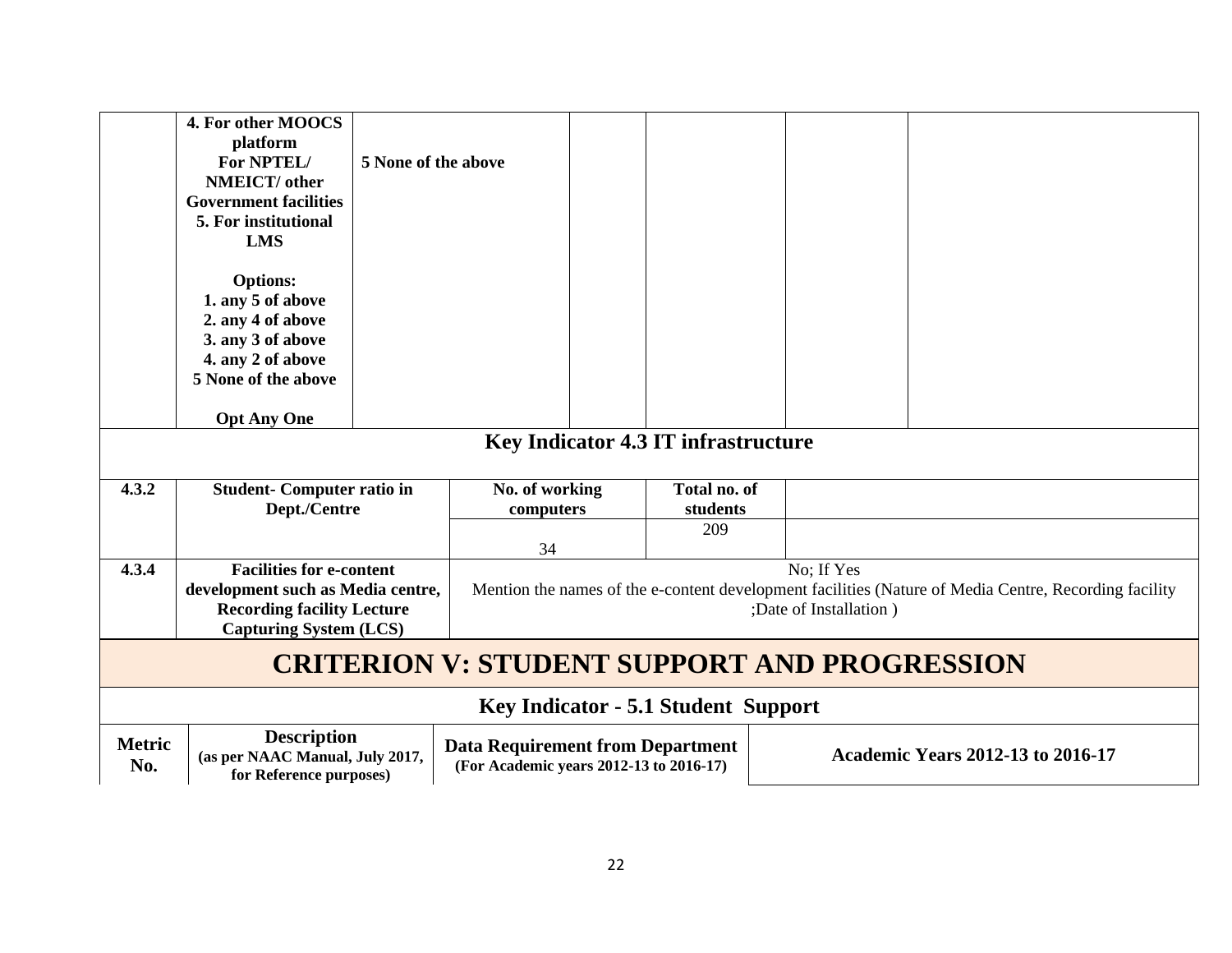| (as per<br><b>NAAC</b><br><b>Manual</b> ) |                                                                                                                                                                                      |                                                | 2012-13                                                                                                                                                                                                                                                                                            | 2013-14                        | 2014-15                        | 2015-16                        | 2016-17                        |
|-------------------------------------------|--------------------------------------------------------------------------------------------------------------------------------------------------------------------------------------|------------------------------------------------|----------------------------------------------------------------------------------------------------------------------------------------------------------------------------------------------------------------------------------------------------------------------------------------------------|--------------------------------|--------------------------------|--------------------------------|--------------------------------|
|                                           | Average percentage of<br>students benefited by                                                                                                                                       | Number of students benefited                   | <b>JRF-44</b><br><b>SRF-07</b>                                                                                                                                                                                                                                                                     | <b>JRF-20</b><br><b>SRF-08</b> | <b>JRF-10</b><br><b>SRF-11</b> | <b>JRF-24</b><br><b>SRF-20</b> | <b>JRF-23</b><br><b>SRF-14</b> |
| 5.1.1                                     | scholarships and<br>free-ships provided by the<br>Government during the last<br>five years                                                                                           | Total no of student                            | 116                                                                                                                                                                                                                                                                                                | 111                            | 108                            | 117                            | 111                            |
|                                           |                                                                                                                                                                                      | Number of students benefited                   | 23                                                                                                                                                                                                                                                                                                 | 30                             | 27                             | 20                             | 28                             |
| 5.1.2                                     | Average percentage of<br>students benefited by<br>scholarships,<br>free-ships, etc. provided by the<br><b>University besides government</b><br>schemes during the last five<br>years | Name of the scheme with contact<br>information | $1_{\cdot}$<br>2.<br>4.<br>5.<br>6.                                                                                                                                                                                                                                                                |                                |                                |                                |                                |
|                                           |                                                                                                                                                                                      | 1. Guidance for competitive examinations       |                                                                                                                                                                                                                                                                                                    |                                |                                |                                |                                |
|                                           |                                                                                                                                                                                      | 2. Career Counselling                          |                                                                                                                                                                                                                                                                                                    |                                | <b>YES</b>                     |                                |                                |
|                                           |                                                                                                                                                                                      | 3. Soft skill development                      |                                                                                                                                                                                                                                                                                                    |                                |                                |                                |                                |
|                                           | <b>Number of capability</b>                                                                                                                                                          | 4. Remedial coaching                           | M.S.A. RAO MEMORIAL MERIT BOOK GRANT<br>NATONAL SCHOLARSHIP M.A. PREVIOUS and M.A<br><b>FINAL</b><br><b>VEENA DUA MEMORIAL SCHOLARSHIP</b><br>RAJIV GHANDHI SCOLARSHIP<br>SHRI SHIV LAL SAWHNEY SCHOLARSHIP<br><b>KRISHNA RAJ SUMMER FELLOWSHIP</b><br><b>YES</b><br><b>YES</b><br><b>Options:</b> |                                |                                |                                |                                |
| 5.1.3                                     | enhancement and development                                                                                                                                                          | 5. Language lab                                |                                                                                                                                                                                                                                                                                                    |                                |                                |                                |                                |
|                                           | <b>Scheme (Total number in last</b>                                                                                                                                                  | 6. Bridge courses                              |                                                                                                                                                                                                                                                                                                    |                                |                                |                                |                                |
|                                           | five years)                                                                                                                                                                          | 7. Yoga and Meditation                         |                                                                                                                                                                                                                                                                                                    |                                |                                |                                |                                |
|                                           |                                                                                                                                                                                      | 8. Personal Counselling                        |                                                                                                                                                                                                                                                                                                    |                                |                                |                                |                                |
|                                           |                                                                                                                                                                                      |                                                |                                                                                                                                                                                                                                                                                                    |                                |                                |                                |                                |
|                                           |                                                                                                                                                                                      |                                                | 7 or more of the above                                                                                                                                                                                                                                                                             |                                |                                |                                |                                |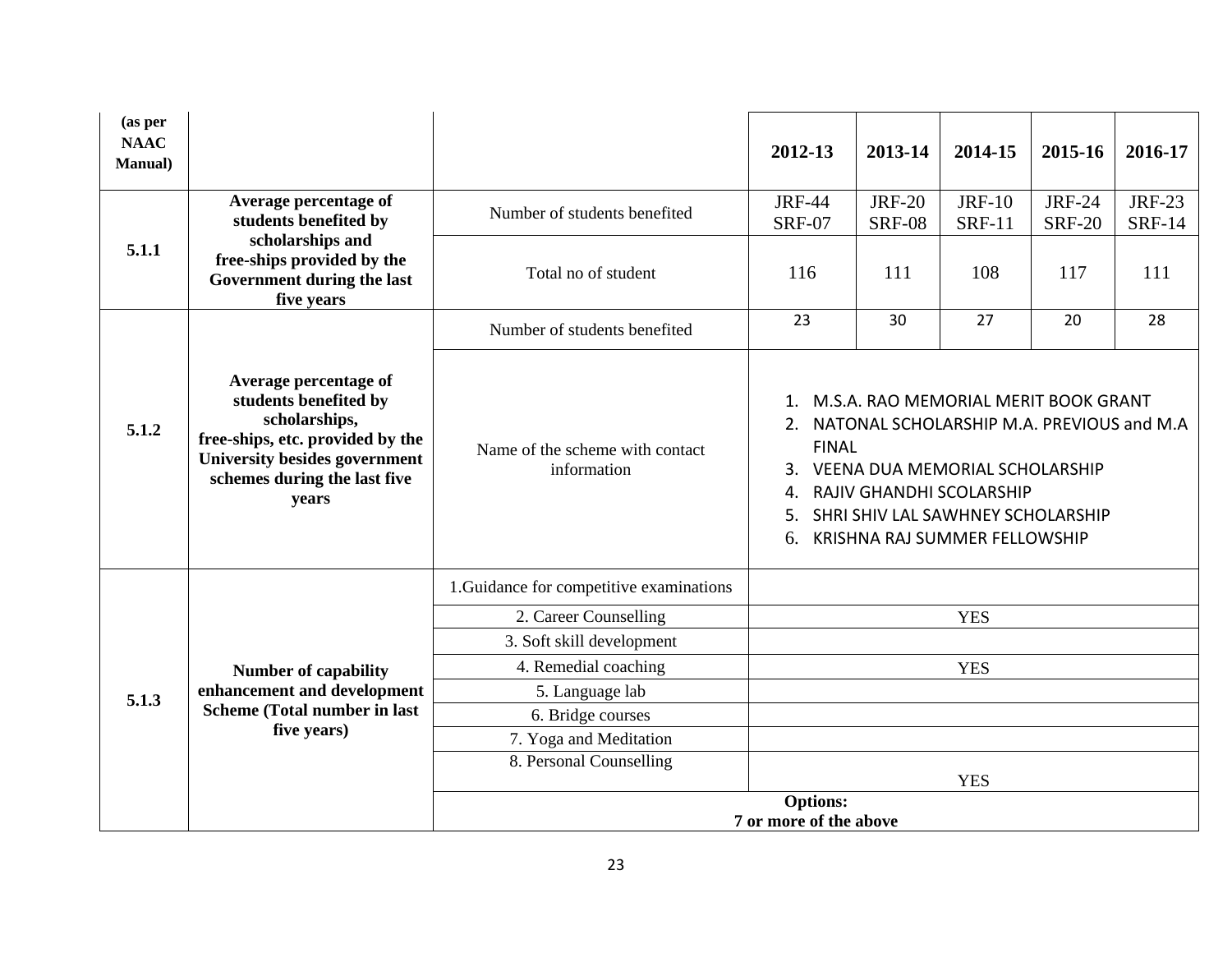|       |                                                                                  |                                                                                                                                                                                                                                                                                                 | Any 6 of the above<br>Any 5 of the above<br>Any 4 of the above<br>Any 3 of the above |           |           |           |           |  |  |  |  |  |  |  |
|-------|----------------------------------------------------------------------------------|-------------------------------------------------------------------------------------------------------------------------------------------------------------------------------------------------------------------------------------------------------------------------------------------------|--------------------------------------------------------------------------------------|-----------|-----------|-----------|-----------|--|--|--|--|--|--|--|
|       |                                                                                  |                                                                                                                                                                                                                                                                                                 |                                                                                      |           |           |           |           |  |  |  |  |  |  |  |
|       |                                                                                  | 1. Name of the capability enhancement scheme<br>Tutorial is a comprehensive scheme that engages with individual student<br>a)<br><b>Remedial Coaching</b><br>b)<br>3. Number of students enrolled: ALL<br>4. Name of the agencies involved with contact details: No external agencies involved. | Please provide<br>2. Year of implementation: 1968                                    |           |           |           |           |  |  |  |  |  |  |  |
|       | Average percentage of                                                            | <b>NA</b>                                                                                                                                                                                                                                                                                       | <b>NA</b>                                                                            | NA        | NA        | <b>NA</b> |           |  |  |  |  |  |  |  |
| 5.1.4 | students benefited by guidance<br>for<br>competitive examinations and            | competitive exam<br>Number of students placed                                                                                                                                                                                                                                                   | <b>NA</b>                                                                            | <b>NA</b> | <b>NA</b> | <b>NA</b> | NA        |  |  |  |  |  |  |  |
|       | career counselling offered by<br>the<br>University during the last five<br>years | Name of the scheme                                                                                                                                                                                                                                                                              | <b>NA</b>                                                                            |           |           |           |           |  |  |  |  |  |  |  |
|       |                                                                                  | Key Indicator - 5.2 Student Progression                                                                                                                                                                                                                                                         |                                                                                      |           |           |           |           |  |  |  |  |  |  |  |
|       | Average percentage of                                                            | Name of the employer with contact details                                                                                                                                                                                                                                                       | <b>NA</b>                                                                            | <b>NA</b> | <b>NA</b> | <b>NA</b> | <b>NA</b> |  |  |  |  |  |  |  |
| 5.2.1 | placement of outgoing students                                                   | Number of students placed                                                                                                                                                                                                                                                                       | <b>NA</b>                                                                            | <b>NA</b> | <b>NA</b> | <b>NA</b> | <b>NA</b> |  |  |  |  |  |  |  |
|       | during the last<br>five years                                                    | Total no. of outgoing students who opted for<br>campus placement                                                                                                                                                                                                                                | <b>NA</b>                                                                            | <b>NA</b> | <b>NA</b> | <b>NA</b> | <b>NA</b> |  |  |  |  |  |  |  |
|       | Percentage of student                                                            | Number of students proceeding from                                                                                                                                                                                                                                                              |                                                                                      |           | <b>NA</b> |           |           |  |  |  |  |  |  |  |
| 5.2.2 | progression to higher education                                                  | <b>UG</b> to PG                                                                                                                                                                                                                                                                                 | NA                                                                                   | NA        | <b>NA</b> | NA        | <b>NA</b> |  |  |  |  |  |  |  |
|       | (previous                                                                        | PG to MPhil                                                                                                                                                                                                                                                                                     | 09                                                                                   | 10        | 07        | 07        | 08        |  |  |  |  |  |  |  |
|       | graduating batch)                                                                | PG to PhD                                                                                                                                                                                                                                                                                       | <b>NA</b>                                                                            | <b>NA</b> | <b>NA</b> | <b>NA</b> | <b>NA</b> |  |  |  |  |  |  |  |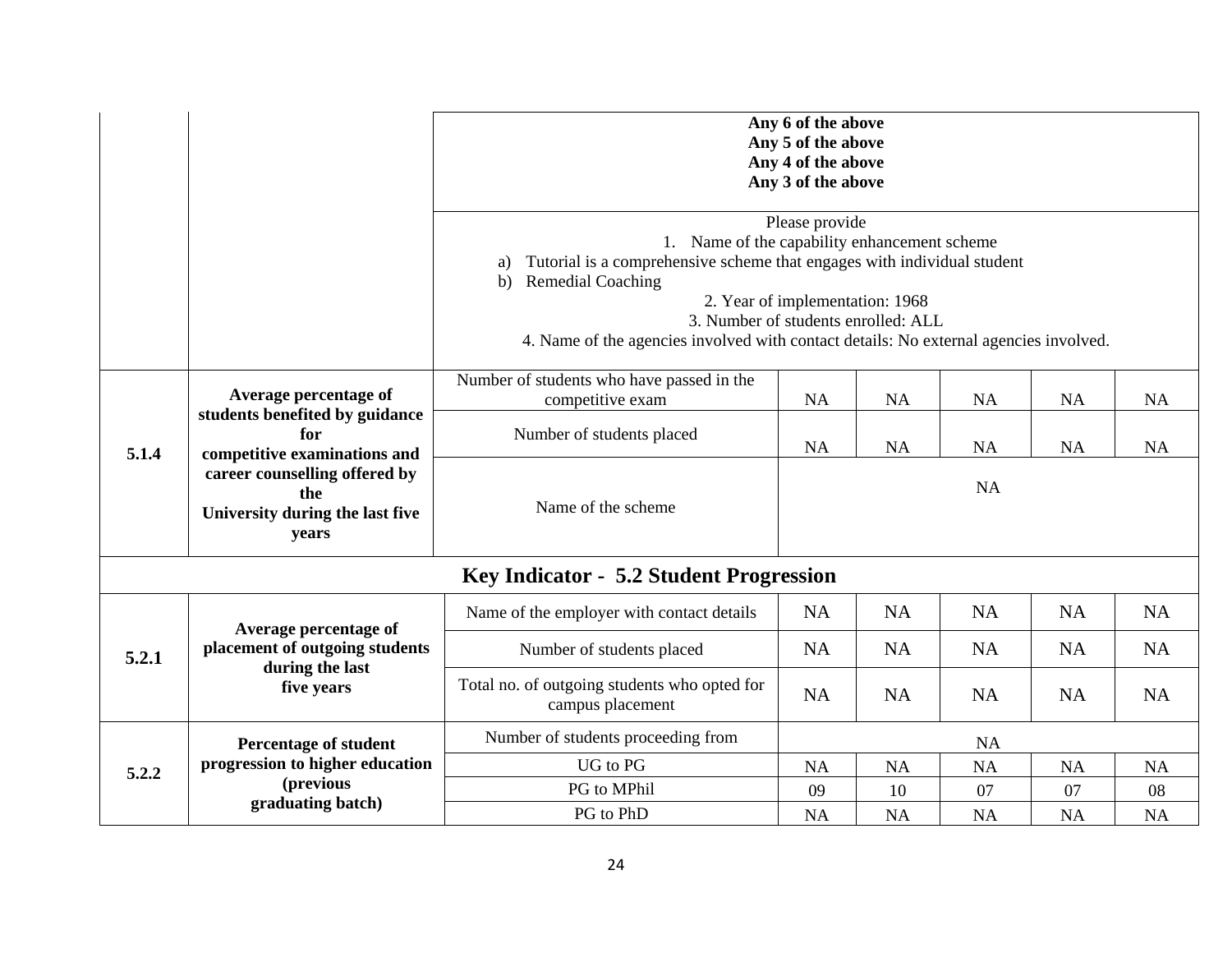|       |                                                                                                                                   | MPhil to PhD                                                                                                                     | 09        | 02                | 03        | 11        | 02        |  |  |  |
|-------|-----------------------------------------------------------------------------------------------------------------------------------|----------------------------------------------------------------------------------------------------------------------------------|-----------|-------------------|-----------|-----------|-----------|--|--|--|
|       |                                                                                                                                   | PhD to Post doctoral                                                                                                             |           |                   |           |           |           |  |  |  |
|       |                                                                                                                                   | Total No. of final year students<br>Post Graduate: M.A<br>M.Phil:NA<br>Ph.D:NA                                                   | $M.A-62$  | M.A-54            | $M.A-73$  | M.A-64    | M.A-78    |  |  |  |
|       |                                                                                                                                   | Number of students selected to                                                                                                   |           | No data available |           |           |           |  |  |  |
|       |                                                                                                                                   | <b>NET</b>                                                                                                                       |           | NA                | NA        | NA        | NA        |  |  |  |
|       |                                                                                                                                   | <b>SLET</b>                                                                                                                      | <b>NA</b> | <b>NA</b>         | <b>NA</b> | <b>NA</b> | <b>NA</b> |  |  |  |
|       |                                                                                                                                   | <b>GATE</b>                                                                                                                      | <b>NA</b> | NA                | <b>NA</b> | NA        | NA        |  |  |  |
|       |                                                                                                                                   | <b>GMAT</b>                                                                                                                      | <b>NA</b> | NA                | NA        | <b>NA</b> | NA        |  |  |  |
|       |                                                                                                                                   | <b>CAT</b>                                                                                                                       | NA        | NA                | <b>NA</b> | NA        | NA        |  |  |  |
|       |                                                                                                                                   | <b>GRE</b>                                                                                                                       | NA        | NA                | <b>NA</b> | NA        | NA        |  |  |  |
|       | Average percentage of students<br>qualifying in state/national/<br>international level examinations<br>during the last five years | <b>TOEFL</b>                                                                                                                     |           | <b>NA</b>         | <b>NA</b> | <b>NA</b> | <b>NA</b> |  |  |  |
|       |                                                                                                                                   | <b>CIVIL SERVICES</b>                                                                                                            | NA        | <b>NA</b>         | <b>NA</b> | <b>NA</b> | NA        |  |  |  |
|       |                                                                                                                                   | STATE GOVERNMENT EXAMINATIONS                                                                                                    | NA        | NA                | NA        | NA        | NA        |  |  |  |
| 5.2.3 | (eg:<br>NET/SLET/GATE/GMAT/CAT<br>/ GRE/TOEFL/Civil<br><b>Services/State government</b><br>examinations)                          | Please provide some exemplary documentary<br>evidence from students/alumni data base<br>Total number of students who appeared in |           |                   |           |           |           |  |  |  |
|       |                                                                                                                                   | National/International exams                                                                                                     | <b>NA</b> | NA                | <b>NA</b> | <b>NA</b> | <b>NA</b> |  |  |  |
|       |                                                                                                                                   | Key Indicator-5.4 Alumni Engagement                                                                                              |           |                   |           |           |           |  |  |  |
| 5.4.2 | Alumni contribution during the<br>last five years                                                                                 | Alumni contribution during the last five years                                                                                   | NA        | <b>NA</b>         | <b>NA</b> | <b>NA</b> | <b>NA</b> |  |  |  |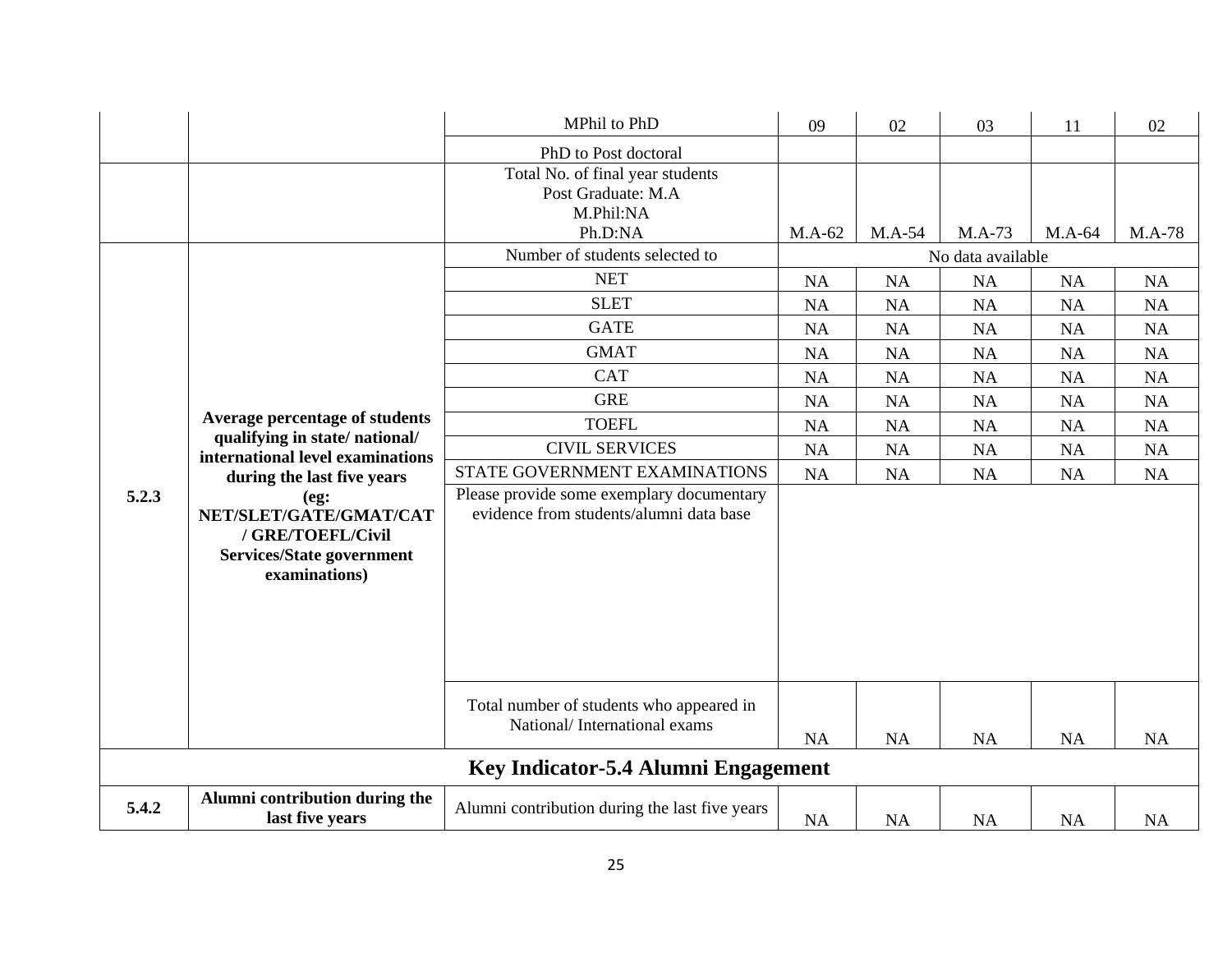|                                                                                                          |                                                            |                                                                       | Options:<br>$A. \geq 100$ Lakhs<br>B. 50Lakhs - 100 Lakhs<br>C. 20 Lakhs - 50 Lakhs<br>D. 5 Lakhs - 20 Lakhs<br>$E. < 5$ Lakhs |                                                                                    |                    |           |           |           |           |
|----------------------------------------------------------------------------------------------------------|------------------------------------------------------------|-----------------------------------------------------------------------|--------------------------------------------------------------------------------------------------------------------------------|------------------------------------------------------------------------------------|--------------------|-----------|-----------|-----------|-----------|
|                                                                                                          |                                                            |                                                                       | Name of the alumnus/ alumni association:                                                                                       |                                                                                    |                    | <b>NA</b> | <b>NA</b> | <b>NA</b> | <b>NA</b> |
|                                                                                                          |                                                            |                                                                       | Quantum of contribution:                                                                                                       |                                                                                    | <b>NA</b>          | <b>NA</b> | <b>NA</b> | <b>NA</b> | <b>NA</b> |
|                                                                                                          |                                                            |                                                                       |                                                                                                                                | · Annual audited statements of accounts<br>· Alumni association audited statements | Documents required |           |           |           |           |
| <b>Number of Alumni Association</b><br>/Chapters meetings held during<br>5.4.3<br>the last five<br>years |                                                            |                                                                       | Number of alumni association meetings                                                                                          |                                                                                    |                    | <b>NA</b> | <b>NA</b> | <b>NA</b> | <b>NA</b> |
|                                                                                                          |                                                            |                                                                       | Dates of meetings                                                                                                              |                                                                                    |                    | <b>NA</b> | NA        | <b>NA</b> | <b>NA</b> |
| <b>NA</b><br><b>Criterion VI: Governance, Leadership and Management</b>                                  |                                                            |                                                                       |                                                                                                                                |                                                                                    |                    |           |           |           |           |
| <b>Key Indicator - 6.3 Faculty Empowerment Strategies</b>                                                |                                                            |                                                                       |                                                                                                                                |                                                                                    |                    |           |           |           |           |
| <b>Metric</b><br>No.<br><b>Description</b><br>(as per                                                    |                                                            | Data<br><b>Requirement</b><br>from                                    | <b>Academic Years 2012-13 to 2016-17</b>                                                                                       |                                                                                    |                    |           |           |           |           |
| <b>NAAC</b><br><b>Manual</b> )                                                                           | (as per NAAC Manual, July<br>2017, for Reference purposes) | <b>Department</b><br>(For Academic<br>years 2012-13 to<br>$2016 - 17$ | 2012-13                                                                                                                        | 2013-14                                                                            | 2014-15            |           | 2015-16   |           | 2016-17   |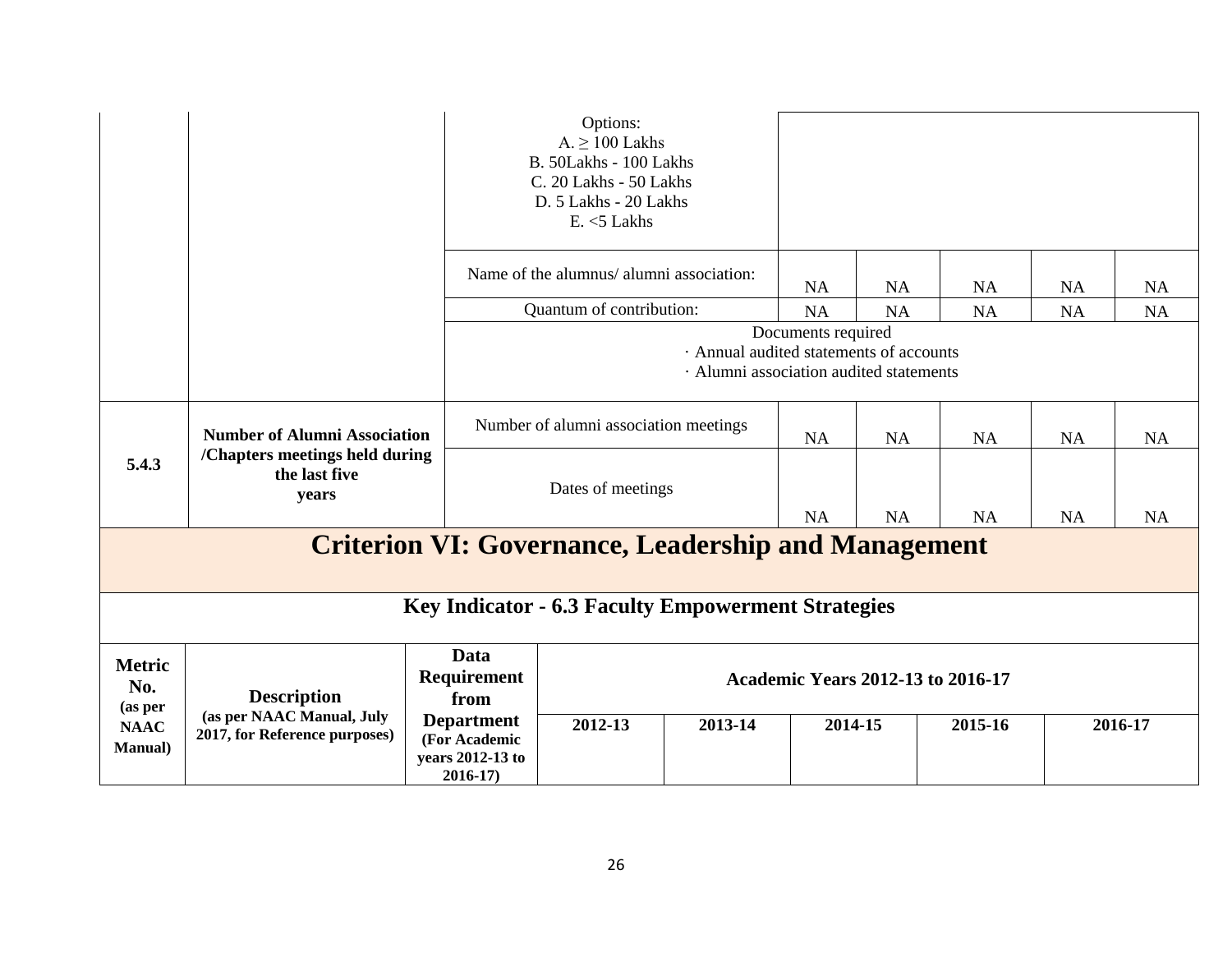| 6.3.4                                                                                                                 | <b>Number of teachers</b><br>attending professional<br>development programme<br><b>Viz. Orientation</b> | Orientation<br>programme                                             | NA        |         | <b>NA</b> | NA                 | <b>NA</b>                                | NA        |
|-----------------------------------------------------------------------------------------------------------------------|---------------------------------------------------------------------------------------------------------|----------------------------------------------------------------------|-----------|---------|-----------|--------------------|------------------------------------------|-----------|
|                                                                                                                       | programme, Refresher<br>course, Short term course,<br><b>Faculty Development</b><br>Programme           | Refresher course                                                     | NA        |         | <b>NA</b> | <b>NA</b>          | <b>NA</b>                                | NA        |
|                                                                                                                       |                                                                                                         | <b>Short Term</b><br>Course                                          | <b>NA</b> |         | <b>NA</b> | <b>NA</b>          | <b>NA</b>                                | <b>NA</b> |
|                                                                                                                       |                                                                                                         | Faculty<br>Development<br>Programme                                  | <b>NA</b> |         | NA        | NA                 | NA                                       | NA        |
| Supporting Documents Required: Reports of the Human Resource Development Centres (UGC-ASC or other relevant centres); |                                                                                                         |                                                                      |           |         |           |                    |                                          |           |
|                                                                                                                       | <b>Criterion VII – Institutional Values and Best Practices</b>                                          |                                                                      |           |         |           |                    |                                          |           |
|                                                                                                                       |                                                                                                         | Key Indicator - 7.1 Institutional Values and Social Responsibilities |           |         |           |                    |                                          |           |
| <b>Metric</b><br>No.                                                                                                  | <b>Description</b>                                                                                      | <b>Data Requirement from</b>                                         |           |         |           |                    | <b>Academic Years 2012-13 to 2016-17</b> |           |
| (as per<br><b>NAAC</b><br><b>Manual</b> )                                                                             | (as per NAAC Manual, July<br>2017, for Reference purposes)                                              | <b>Department</b><br>(For Academic years 2012-13 to<br>$2016 - 17$   |           | 2012-13 |           | 2013-14<br>2014-15 | 2015-16                                  | 2016-17   |
| <b>7.1.1 Gender Equity</b>                                                                                            |                                                                                                         |                                                                      |           |         |           |                    |                                          |           |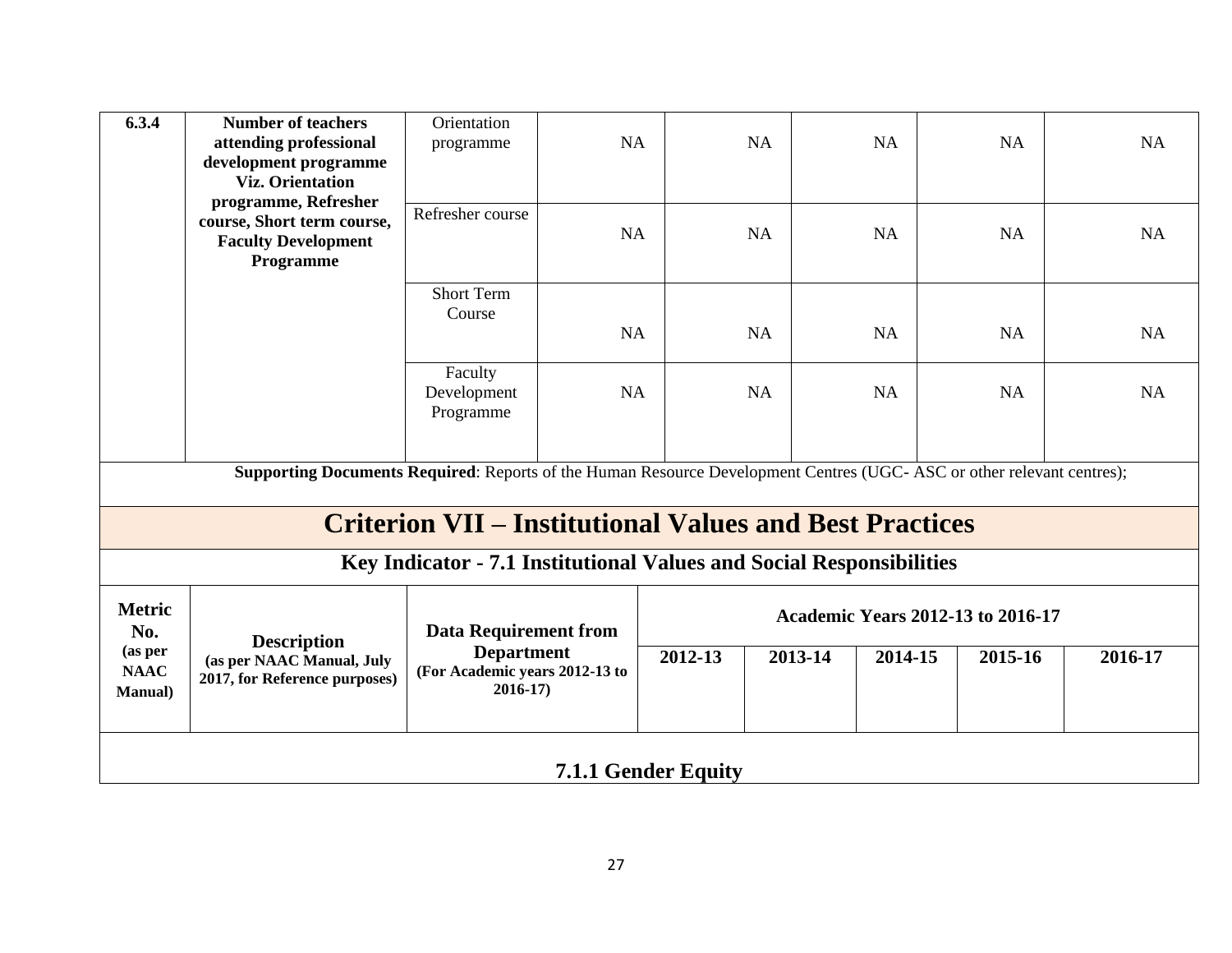| 7.1.1.1                                                                              | Number of gender equity<br>promotion programs<br>organized by the<br>Department during the<br>last five years                           | Number of gender equity<br>promotion programs |                                                   | NA                                                                                  | NA | NA                      | <b>NA</b>                                                          | NA |  |  |
|--------------------------------------------------------------------------------------|-----------------------------------------------------------------------------------------------------------------------------------------|-----------------------------------------------|---------------------------------------------------|-------------------------------------------------------------------------------------|----|-------------------------|--------------------------------------------------------------------|----|--|--|
|                                                                                      |                                                                                                                                         |                                               |                                                   |                                                                                     |    |                         |                                                                    |    |  |  |
| Percentage of power requirement of the<br>7.1.2.1<br>department met by the renewable |                                                                                                                                         |                                               | Power requirement met by renewable energy         | sources                                                                             |    | Total power requirement |                                                                    |    |  |  |
|                                                                                      | energy sources                                                                                                                          |                                               |                                                   | <b>NA</b>                                                                           |    | NA                      |                                                                    |    |  |  |
| 7.1.2.6                                                                              | Average percentage expenditure on green<br>initiatives and waste<br>management excluding salary component<br>during the last five years |                                               |                                                   | Expenditure on green initiatives and waste<br>management excluding salary component |    |                         | Annual expenditure excluding salary<br>component of the department |    |  |  |
|                                                                                      |                                                                                                                                         |                                               |                                                   | <b>NA</b>                                                                           |    | NA                      |                                                                    |    |  |  |
|                                                                                      |                                                                                                                                         |                                               | 1. Physical facilities                            |                                                                                     |    | <b>YES</b>              |                                                                    |    |  |  |
|                                                                                      |                                                                                                                                         |                                               | 2. Provision for lift                             |                                                                                     |    | <b>YES</b>              |                                                                    |    |  |  |
| 7.1.3                                                                                |                                                                                                                                         |                                               | 3. Ramp / Rails<br>4. Braille Software/facilities |                                                                                     |    | <b>YES</b>              |                                                                    |    |  |  |
|                                                                                      | Differently abled (Divyangjan)                                                                                                          |                                               | 5. Rest Rooms                                     |                                                                                     |    |                         | <b>YES</b><br><b>YES</b>                                           |    |  |  |
|                                                                                      | <b>Friendliness</b>                                                                                                                     |                                               |                                                   | 6. Scribes for examination                                                          |    |                         | <b>YES</b>                                                         |    |  |  |
|                                                                                      | Resources available in the department                                                                                                   |                                               |                                                   | 7. Special skill development for                                                    |    |                         |                                                                    |    |  |  |
|                                                                                      |                                                                                                                                         |                                               | differently abled students                        |                                                                                     |    | NO                      |                                                                    |    |  |  |
|                                                                                      |                                                                                                                                         |                                               | 8. Any other similar facility (Specify)           |                                                                                     |    | NO                      |                                                                    |    |  |  |
|                                                                                      |                                                                                                                                         |                                               | <b>Options:</b>                                   |                                                                                     |    |                         |                                                                    |    |  |  |
|                                                                                      |                                                                                                                                         |                                               | A. 7 and more of the above                        |                                                                                     |    |                         |                                                                    |    |  |  |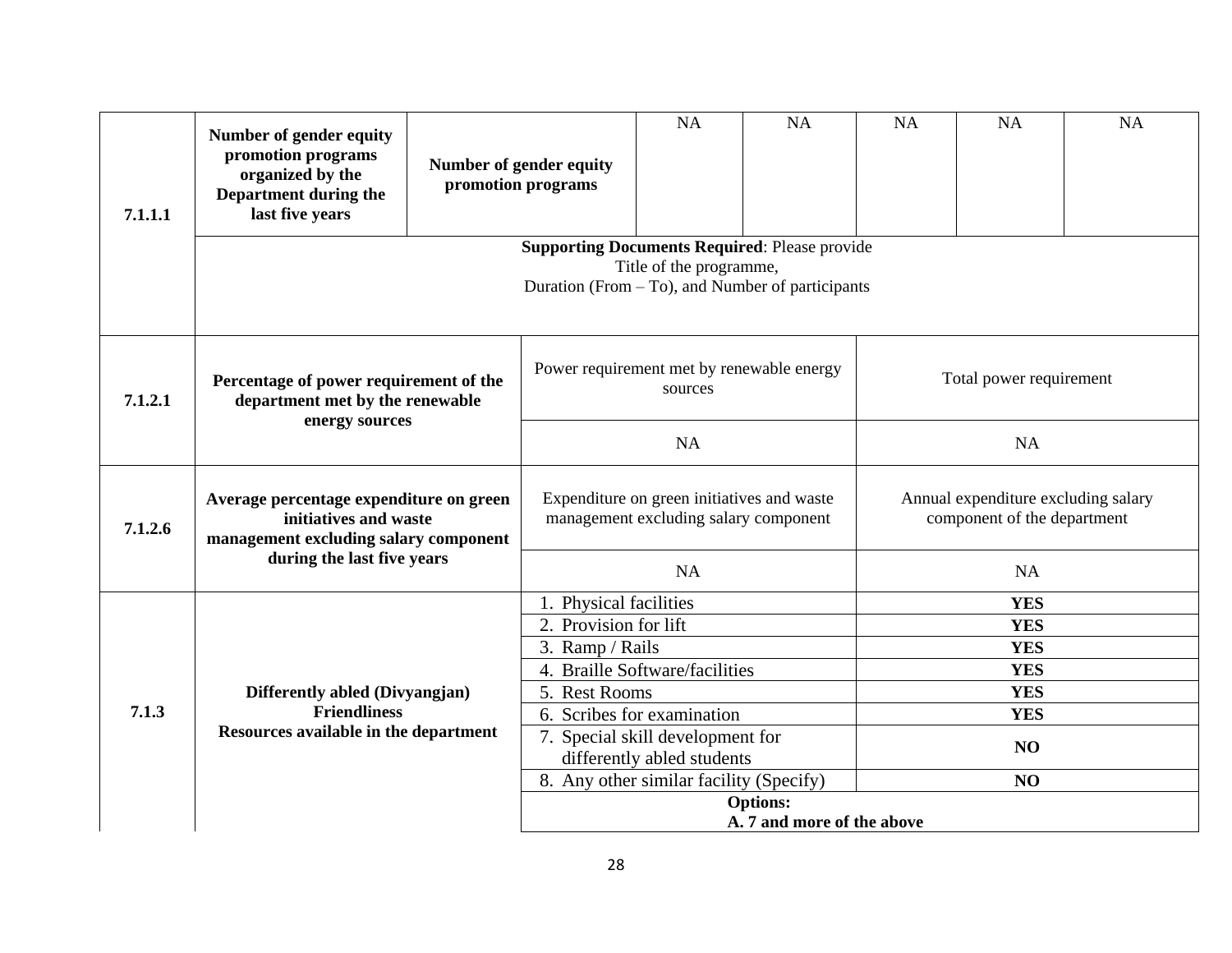|                                                                  |                                                                                                                                                                                                            |  | <b>B.</b> At least 6 of the above<br>C. At least 4 of the above<br>D. At least 2 of the above<br>E. None of the above<br><b>Supporting Documents Required: Please provide</b><br>Photos and Videos (Physical facilities, Provision for lift, Ramp/ Rails, Braille Software/,<br>Facilities, Rest Rooms, Scribes for examination, Special skill development for differently abled<br>students, Any other similar facility)<br>See Appendix 7.1.3 |                                         |           |           |           |           |  |  |
|------------------------------------------------------------------|------------------------------------------------------------------------------------------------------------------------------------------------------------------------------------------------------------|--|-------------------------------------------------------------------------------------------------------------------------------------------------------------------------------------------------------------------------------------------------------------------------------------------------------------------------------------------------------------------------------------------------------------------------------------------------|-----------------------------------------|-----------|-----------|-----------|-----------|--|--|
|                                                                  |                                                                                                                                                                                                            |  |                                                                                                                                                                                                                                                                                                                                                                                                                                                 | <b>7.1.4 Inclusion and Situatedness</b> |           |           |           |           |  |  |
| 7.1.4                                                            | Number of specific<br>initiatives to<br>address locational                                                                                                                                                 |  | Number of initiatives to address locational<br>advantages and disadvantages                                                                                                                                                                                                                                                                                                                                                                     |                                         | <b>NA</b> | <b>NA</b> | <b>NA</b> | <b>NA</b> |  |  |
| advantages and<br>disadvantages<br>during the last five<br>years |                                                                                                                                                                                                            |  | Number of initiatives taken to engage with<br>and contribute to local community during the<br>last five years (Not addressed elsewhere)                                                                                                                                                                                                                                                                                                         | <b>NA</b>                               | <b>NA</b> | <b>NA</b> | <b>NA</b> | <b>NA</b> |  |  |
| <b>7.1.5 Human Values and Professional Ethics</b>                |                                                                                                                                                                                                            |  |                                                                                                                                                                                                                                                                                                                                                                                                                                                 |                                         |           |           |           |           |  |  |
| 7.1.5                                                            | Code of conduct<br>handbook exists for<br>students, teachers,<br>governing body,<br>administration<br>including Vice<br><b>Chancellor / Director /</b><br><b>Principal /Officials</b><br>and support staff |  |                                                                                                                                                                                                                                                                                                                                                                                                                                                 |                                         | (Yes)     |           |           |           |  |  |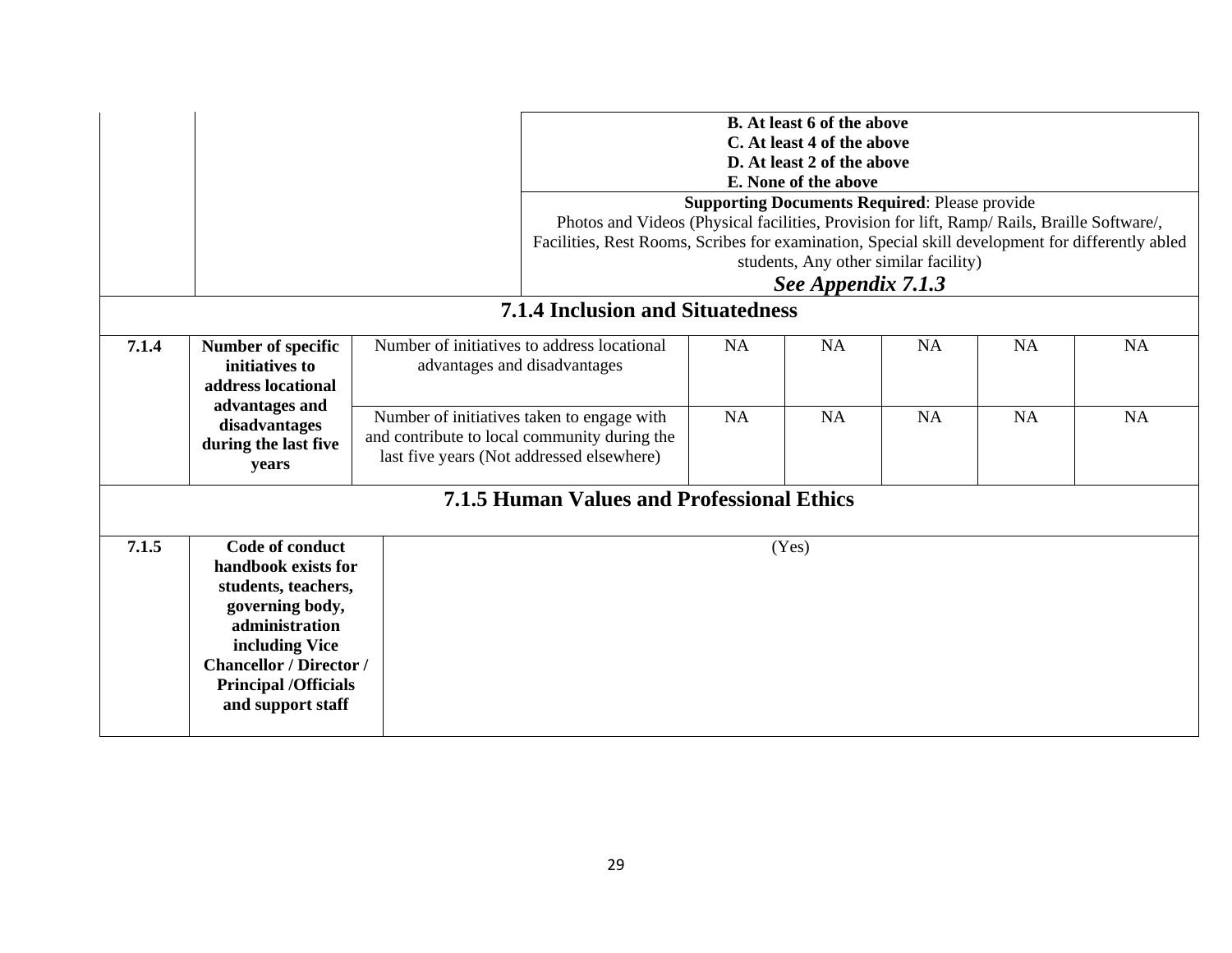| 7.1.5 | <b>Display of core values</b><br>in the institution and on<br>its website                                                                                                                                                                                | (Yes) |
|-------|----------------------------------------------------------------------------------------------------------------------------------------------------------------------------------------------------------------------------------------------------------|-------|
| 7.1.5 | The Department plans<br>and organizes<br>appropriate activities to<br>increase<br>consciousness about<br>national identities and<br>symbols; Fundamental<br><b>Duties</b><br>and Rights of Indian<br>citizens and other<br>constitutional<br>obligations | (Yes) |
| 7.1.5 | The Department offers<br>a course on Human<br><b>Values and professional</b><br>ethics.                                                                                                                                                                  | (No)  |
| 7.1.5 | The Departmental<br>functioning is as per<br>professional code of<br>prescribed /<br>suggested by statutory<br>bodies / regulatory<br>authorities for different<br>professions.                                                                          | (Yes) |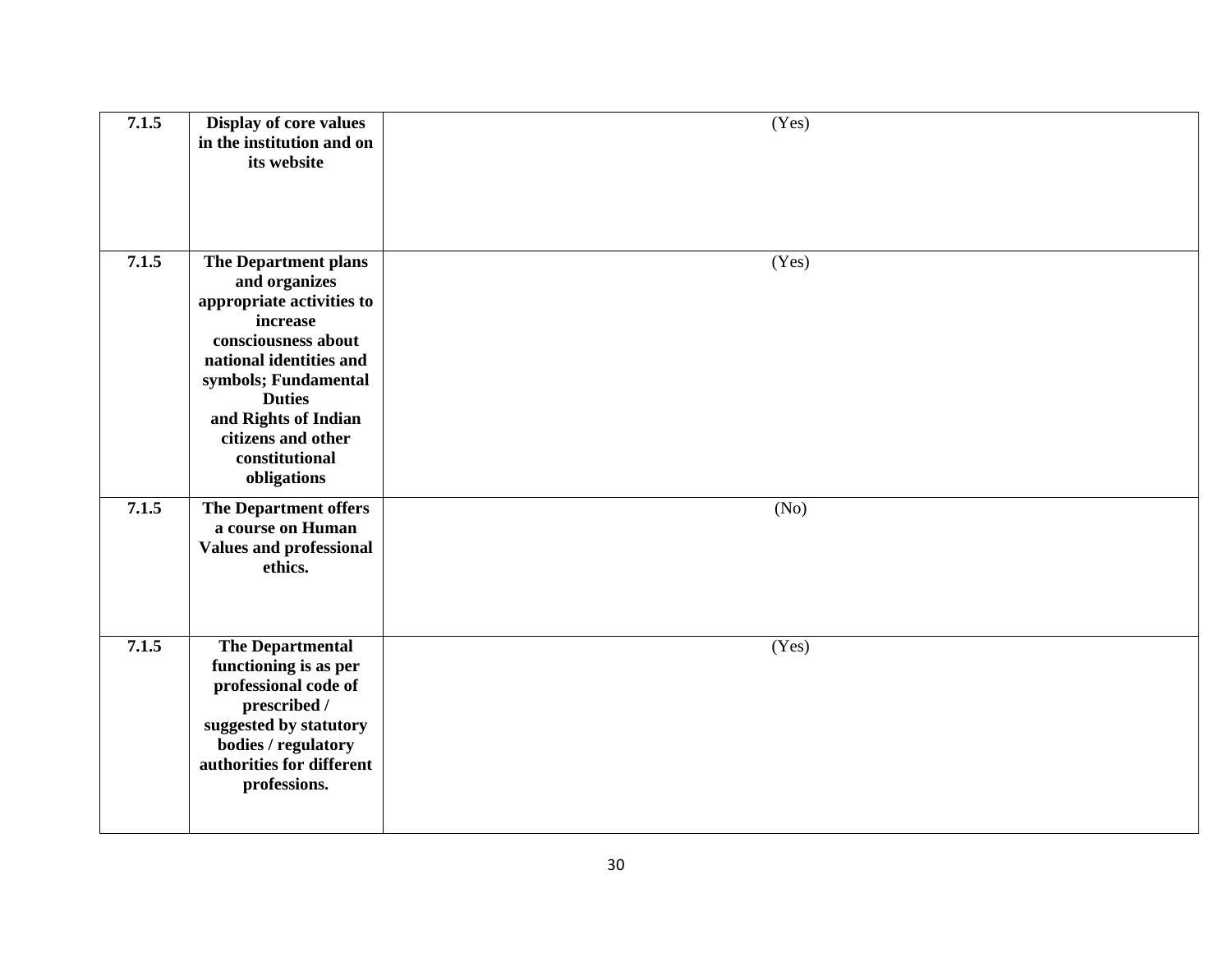| 7.1.5 | <b>Number of activities</b><br>conducted for                                                                                                                                                         | Title of the Programme/Activity                                                                                                                                                                                                                                                              | <b>NA</b>                                                                                                                                                                                                                                                                                                                                                                | <b>NA</b> | <b>NA</b> | <b>NA</b> | <b>NA</b> |
|-------|------------------------------------------------------------------------------------------------------------------------------------------------------------------------------------------------------|----------------------------------------------------------------------------------------------------------------------------------------------------------------------------------------------------------------------------------------------------------------------------------------------|--------------------------------------------------------------------------------------------------------------------------------------------------------------------------------------------------------------------------------------------------------------------------------------------------------------------------------------------------------------------------|-----------|-----------|-----------|-----------|
|       | promotion of universal<br>values (Truth,                                                                                                                                                             | Duration (From-to)                                                                                                                                                                                                                                                                           | <b>NA</b>                                                                                                                                                                                                                                                                                                                                                                | <b>NA</b> | <b>NA</b> | <b>NA</b> | <b>NA</b> |
|       | Righteous conduct,<br>Love, Non-Violence and                                                                                                                                                         | Number of participants                                                                                                                                                                                                                                                                       | <b>NA</b>                                                                                                                                                                                                                                                                                                                                                                | <b>NA</b> | <b>NA</b> | <b>NA</b> | <b>NA</b> |
|       | peace); national values,<br>human values, national<br>integration, communal<br>harmony and social<br>cohesion as well as for<br>observance of<br>fundamental duties<br>during the last<br>five years | <b>Supporting Documents Required:</b><br>Please provide<br>University code of conduct for students<br>University code of conduct for teachers<br>Handbooks, manuals and brochures on human values and professional ethics.<br>Report on the student attributes facilitated by the Department |                                                                                                                                                                                                                                                                                                                                                                          |           |           |           |           |
| 7.1.5 | <b>Department organizes</b><br>national festivals and<br>birth / death<br>anniversaries of<br>the great Indian<br>personalities.                                                                     | (Yes)                                                                                                                                                                                                                                                                                        | <b>Supporting Documents Required:</b><br>Please provide a description of efforts of the Department organizing national<br>festivals and birth / death anniversaries of the great Indian personalities<br>M.N Srinivas Centenary Celebrations 26 <sup>th</sup> February, 2016<br>$\bullet$<br>Hanipou Jadonang, Memorial Lecture the Manipur Freedom Fighter<br>$\bullet$ |           |           |           |           |